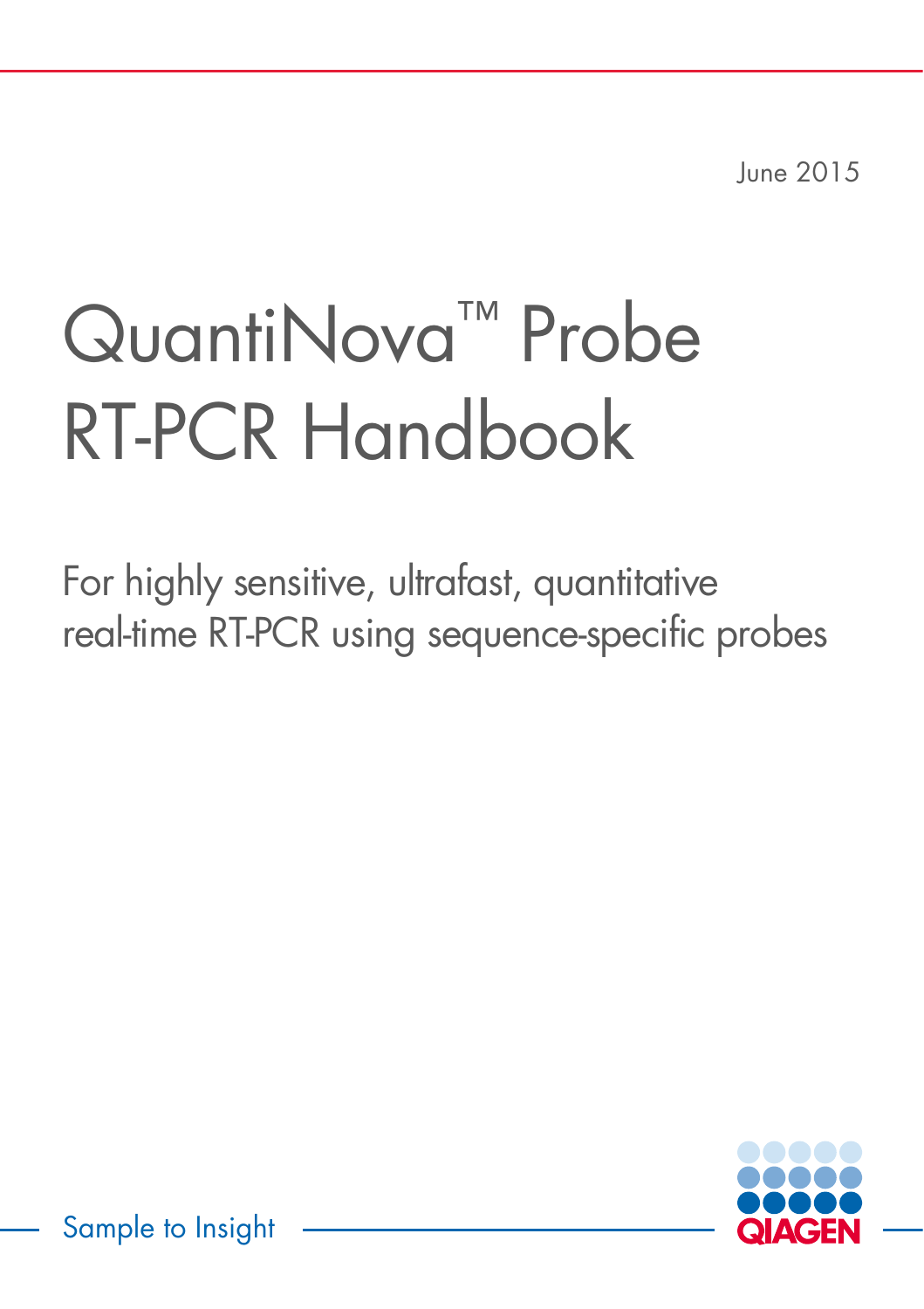# Contents

| Protocol: Singleplex and Duplex Real-Time RT-PCR Using Dual-Labeled Probes  14      |  |
|-------------------------------------------------------------------------------------|--|
| Analysis and interpretation of Internal Control Assay results 18                    |  |
|                                                                                     |  |
|                                                                                     |  |
|                                                                                     |  |
| Appendix A: Reaction Setup Using Master Mix Containing High Concentration of ROX 25 |  |
|                                                                                     |  |
|                                                                                     |  |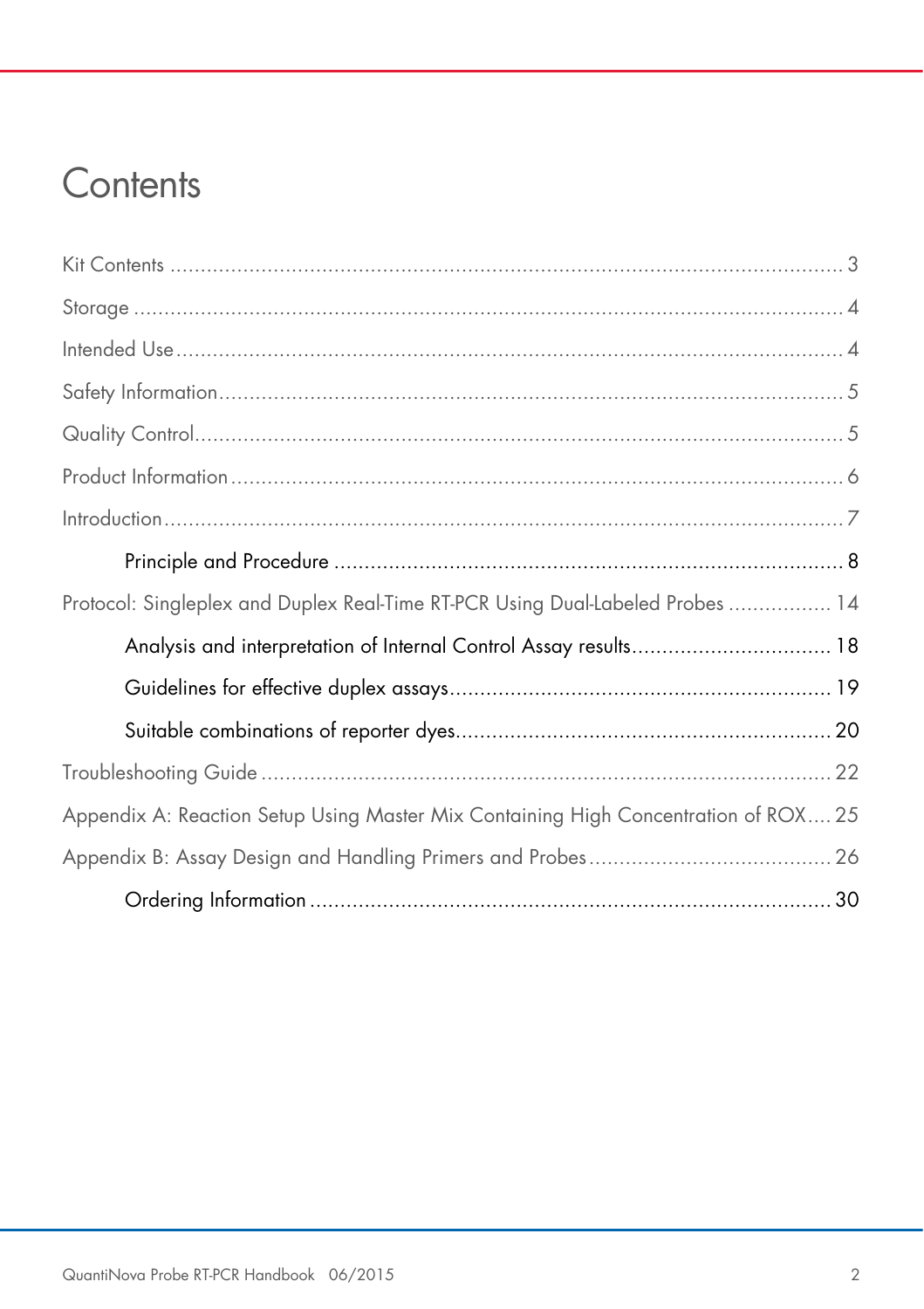# Kit Contents

| QuantiNova Probe RT-PCR Kit                                                                                                                                                                                                           | (100)          | (500)             | (2500)             |
|---------------------------------------------------------------------------------------------------------------------------------------------------------------------------------------------------------------------------------------|----------------|-------------------|--------------------|
| Catalog No.                                                                                                                                                                                                                           | 208352         | 208354            | 208356             |
| Number of reactions (20 µl/10 µl)                                                                                                                                                                                                     | 100/200        | 500/1000          | 2500/5000          |
| 2x QuantiNova Probe RT-PCR Master Mix, containing<br>QuantiNova DNA Polymerase composed of: Taq DNA<br>Polymerase, QuantiNova Antibody, QuantiNova Guard,<br>QuantiNova Probe RT-PCR Buffer, and dNTP mix (dATP,<br>dCTP, dGTP, dTTP) | $1 \text{ ml}$ | $3 \times 1.7$ ml | $15 \times 1.7$ ml |
| 100x QuantiNova RT Mix, containing: HotStaRT-Script<br>Reverse Transcriptase, RNase Inhibitor, DNase                                                                                                                                  | $20$ $\mu$     | $100 \mu$         | $5 \times 100 \mu$ |
| QuantiNova Yellow Template Dilution Buffer                                                                                                                                                                                            | 500 µl         | 500 µl            | $5 \times 500$ µ   |
| QuantiNova Internal Control RNA                                                                                                                                                                                                       | $20$ $\mu$     | $100$ pl          | $5 \times 100 \mu$ |
| QuantiNova ROX™ Reference Dye                                                                                                                                                                                                         | $250$ $\mu$    | $1 \text{ ml}$    | $5 \times 1$ m     |
| <b>RNase-Free Water</b>                                                                                                                                                                                                               | $1.9$ m        | $2 \times 1.9$ ml | $10 \times 1.9$ ml |
| Quick-Start Protocol QuantiNova Probe RT-PCR                                                                                                                                                                                          |                |                   |                    |
| Quick-Start Protocol QuantiNova IC and Assay                                                                                                                                                                                          |                |                   |                    |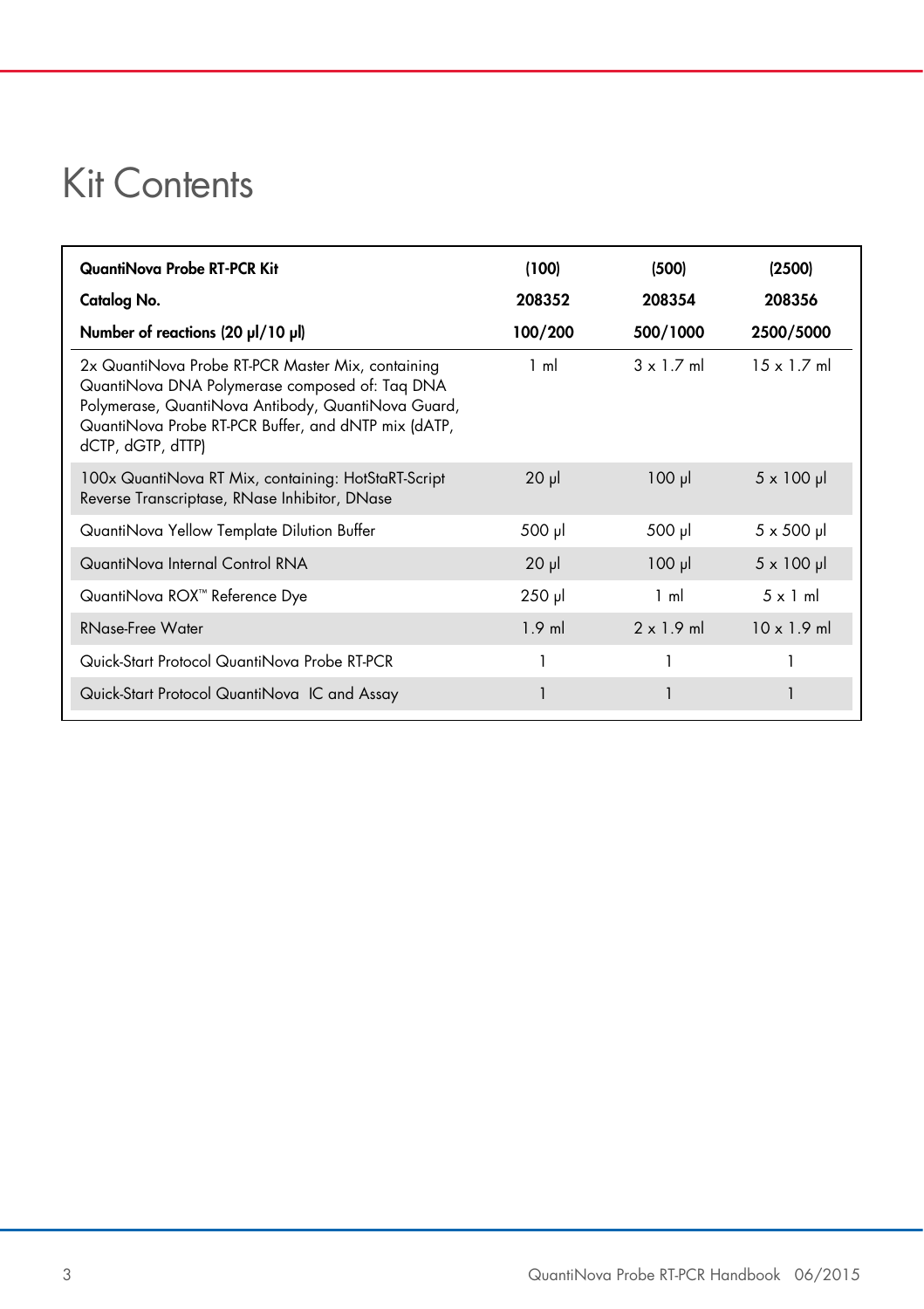# **Storage**

QuantiNova Probe RT-PCR Kits are shipped on dry ice. The kits should be stored immediately upon receipt at  $-15$  to  $-30^{\circ}$ C in a constant-temperature freezer and protected from light. When the kits are stored under these conditions and handled correctly, performance is guaranteed until the expiration date (see the quality control label inside the kit box or on the kit envelope). QuantiNova Probe RT-PCR Master Mix, QuantiNova Yellow Template Dilution Buffer and QuantiNova ROX Reference Dye can also be stored protected from light at 2–8ºC for up to 12 months, depending on the expiry date.

If desired, QuantiNova ROX Reference Dye can be added to 2x QuantiNova Probe RT-PCR Master Mix for long-term storage. For details, see "Adding ROX dye to the RT-PCR master mix", page 13.

## Intended Use

The QuantiNova Probe RT-PCR Kit is intended for molecular biology applications. This product is not intended for the diagnosis, prevention, or treatment of a disease.

All due care and attention should be exercised in the handling of the products. We recommend all users of QIAGEN® products to adhere to the NIH guidelines that have been developed for recombinant DNA experiments, or to other applicable guidelines.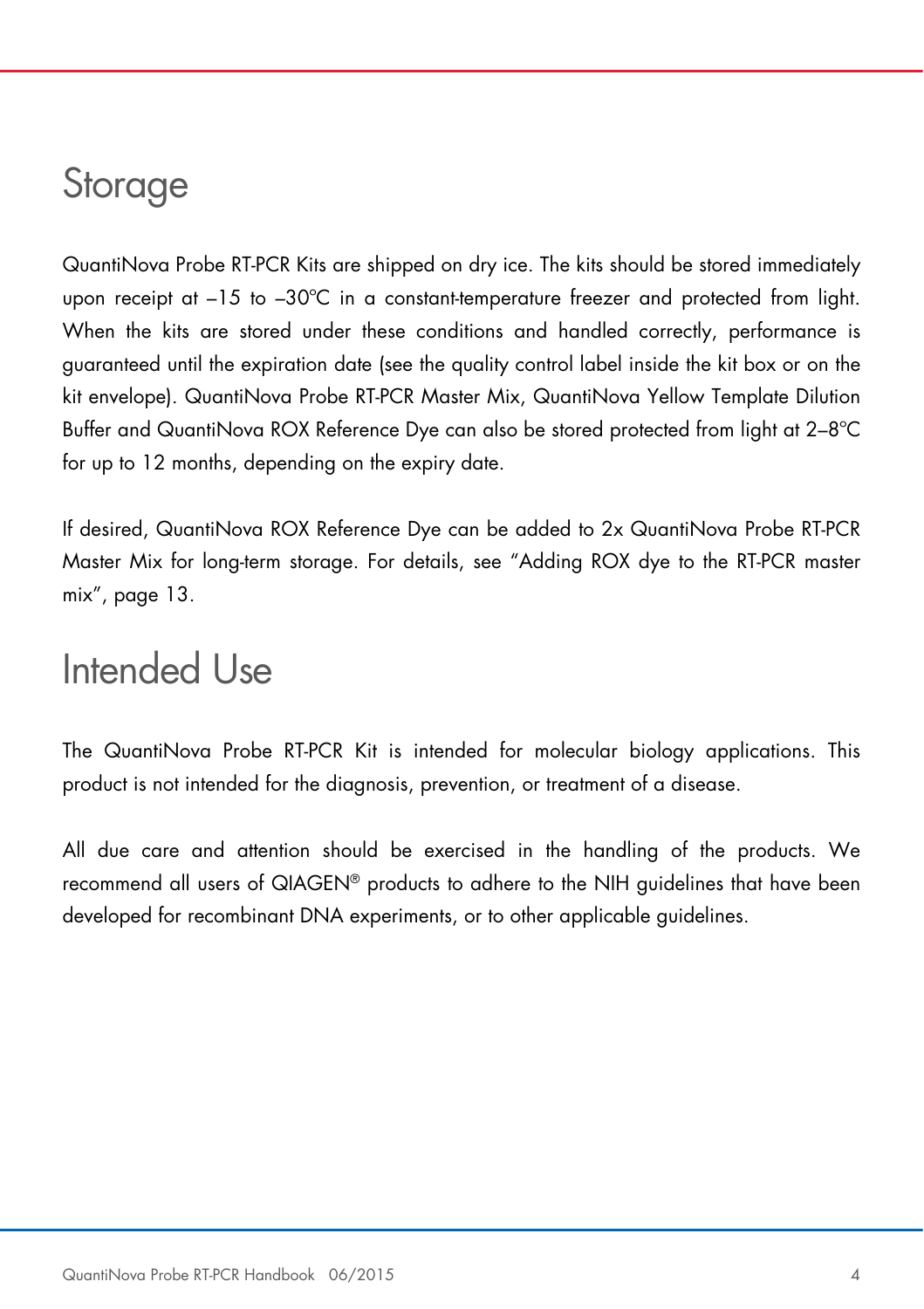# Safety Information

When working with chemicals, always wear a suitable lab coat, disposable gloves and protective goggles. For more information, please consult the appropriate safety data sheets (SDSs). These are available online in convenient and compact PDF format at www.qiagen.com/safety where you can find, view and print the SDS for each QIAGEN kit and kit component.



CAUTION: DO NOT add bleach or acidic solutions directly to the sample preparation waste.

# Quality Control

In accordance with QIAGEN's ISO-certified Quality Management System, each lot of QuantiNova Probe RT-PCR Kit is tested against predetermined specifications to ensure consistent product quality.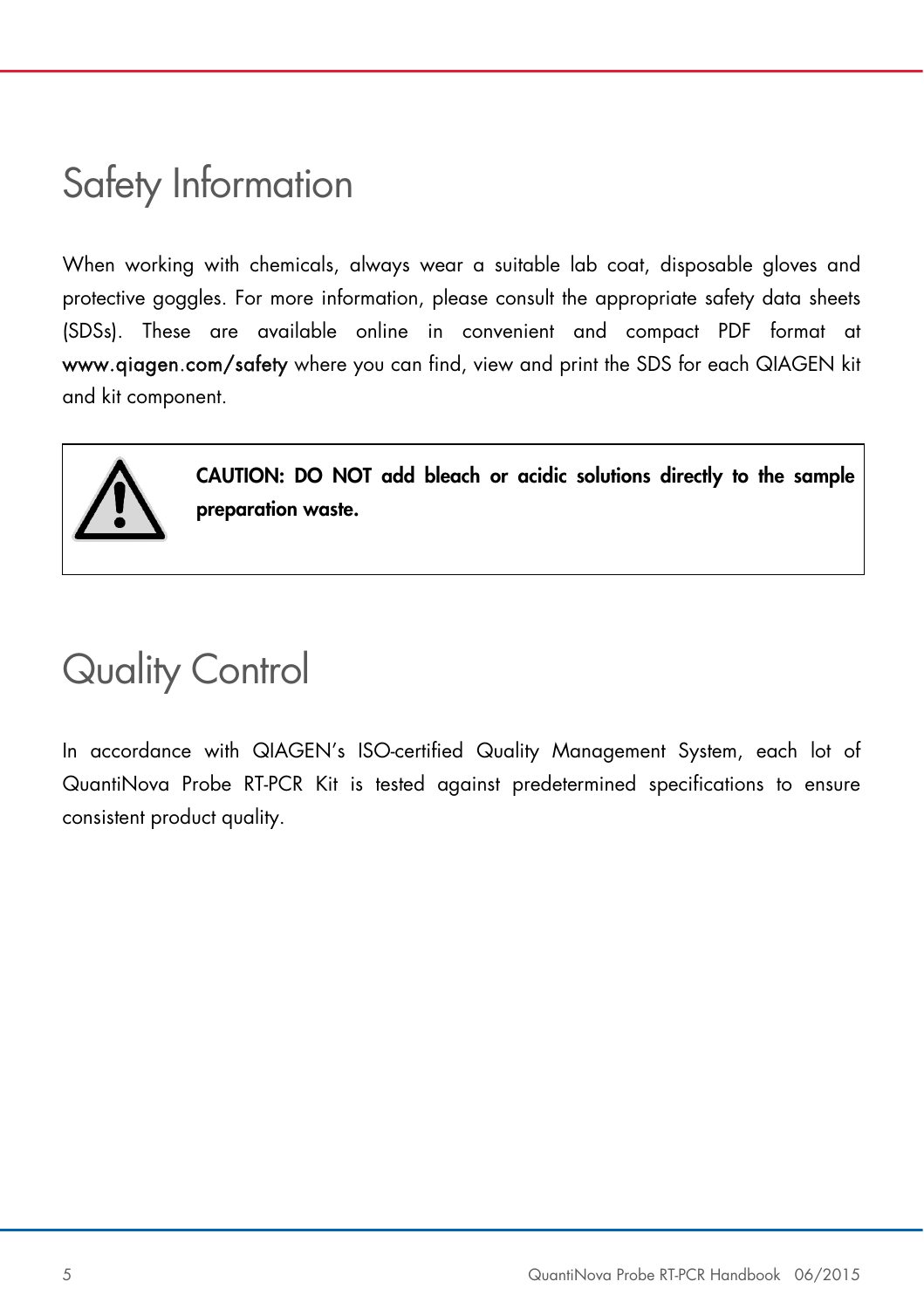# Product Information

### The QuantiNova Probe RT-PCR Kit contains:

#### 2x QuantiNova Probe RT-PCR Master Mix

| Component                      | <b>Description</b>                                                                                                                                                                                                                                                                                                         |
|--------------------------------|----------------------------------------------------------------------------------------------------------------------------------------------------------------------------------------------------------------------------------------------------------------------------------------------------------------------------|
| QuantiNova DNA Polymerase      | QuantiNova DNA Polymerase is a modified form of a recombinant<br>94 kDa DNA polymerase, originally isolated from Thermus<br>aquaticus. QuantiNova DNA Polymerase is provided in an inactive<br>state and has no enzymatic activity at ambient temperature. The<br>enzyme is activated by a 5 minute, 95°C incubation step. |
| QuantiNova Probe RT-PCR Buffer | Contains Tris•Cl, KCl, NH <sub>4</sub> Cl, MgCl <sub>2</sub> , and additives enabling fast<br>cycling, including Q-Bond®.                                                                                                                                                                                                  |
| dNTP mix                       | Contains dATP, dCTP, dGTP and dTTP of ultrapure quality.                                                                                                                                                                                                                                                                   |

#### 100x QuantiNova Probe RT Mix

| Component                              | <b>Description</b>                                                                                                                                                                                                                                                                         |
|----------------------------------------|--------------------------------------------------------------------------------------------------------------------------------------------------------------------------------------------------------------------------------------------------------------------------------------------|
| HotStarRT-Script Reverse Transcriptase | HotStarRT-Script Reverse Transcriptase is a modified form of a<br>recombinant 77 kDa reverse transcriptase. It is provided in an<br>inactive state and has minimal enzymatic activity at ambient<br>temperature. The enzyme is activated during the reverse-transcription<br>step at 45°C. |
| RNase Inhibitor                        | The RNase inhibitor is a recombinant mammalian protein that inhibits<br>eukaryotic RNases, such as RNase A and B.                                                                                                                                                                          |
| DNase                                  | DNase, free of RNase.                                                                                                                                                                                                                                                                      |

#### Other components

| Component                                  | <b>Description</b>                                                                                                                             |
|--------------------------------------------|------------------------------------------------------------------------------------------------------------------------------------------------|
| QuantiNova Internal Control RNA            | Synthetic transcript for monitoring successful reverse<br>transcription.                                                                       |
| QuantiNova ROX Reference Dye               | Optimized concentration of fluorescent dye for normalization of<br>fluorescent signals on all instruments requiring ROX as a<br>reference dye. |
| QuantiNova Yellow Template Dilution Buffer | Ultrapure quality, PCR-grade.                                                                                                                  |
| RNase-Free Water                           | Ultrapure quality, PCR-grade.                                                                                                                  |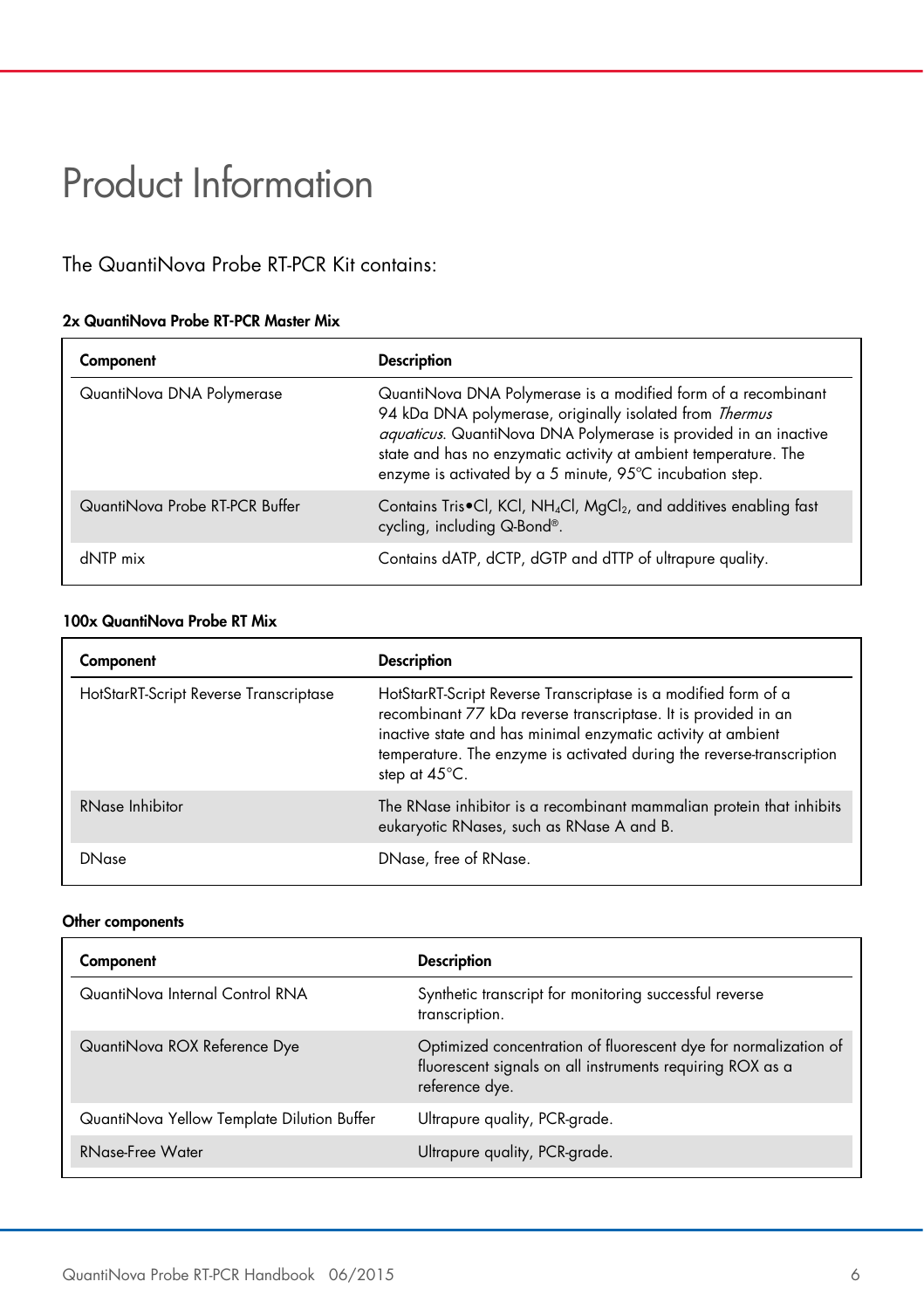### Introduction

The QuantiNova Probe RT-PCR Kit provides highly sensitive and rapid real-time quantification of RNA targets in an easy-to-handle format. The kit can be used in real-time RT-PCR using various RNA targets such as total RNA from eukaryotes and prokaryotes, as well as poly(A)-RNA and in vitro-transcribed RNA. The kit is compatible with dual-labeled probes e.g., TaqMan® probes. High specificity and sensitivity in real-time RT-PCR are achieved by a novel two-phase hot-start procedure.

The HotStaRT-Script Reverse Transcriptase is associated with a RT-blocker, rendering the enzyme almost inactive at ambient temperature. This allows room-temperature setup of the RT-PCR reaction without the risk of primer–dimer formation by the reverse transcriptase. When starting the RT-PCR protocol with the RT step at  $45^{\circ}$ C, the inhibitor is released from the reverse transcriptase and cDNA synthesis is initiated. Simultaneously, any contaminating genomic DNA is significantly reduced (approximately 90%) due to the presence of DNase in the RT mix. The second phase of the hot-start is achieved using a novel hot-start enzyme, QuantiNova DNA Polymerase, and a novel additive, QuantiNova Guard. These unique components further improve the stringency of the antibody-mediated hot-start.

The kit also features a built-in control for visual identification of correct template addition and an additive in the RT-PCR buffer, Q-Bond, which enables short cycling steps without loss of PCR sensitivity and efficiency.

The QuantiNova Internal Control (QN IC) RNA can be optionally used to monitor successful reverse transcription. The QuantiNova IC RNA is intended to report instrument or chemistry failures, errors in assay setup and the presence of inhibitors. Inhibitors such as phenol, ethanol, sodium dodecyl sulfate (SDS) or ethylene diaminetetraacetic acid (EDTA) may remain from the lysis and purification steps during the RNA isolation procedure.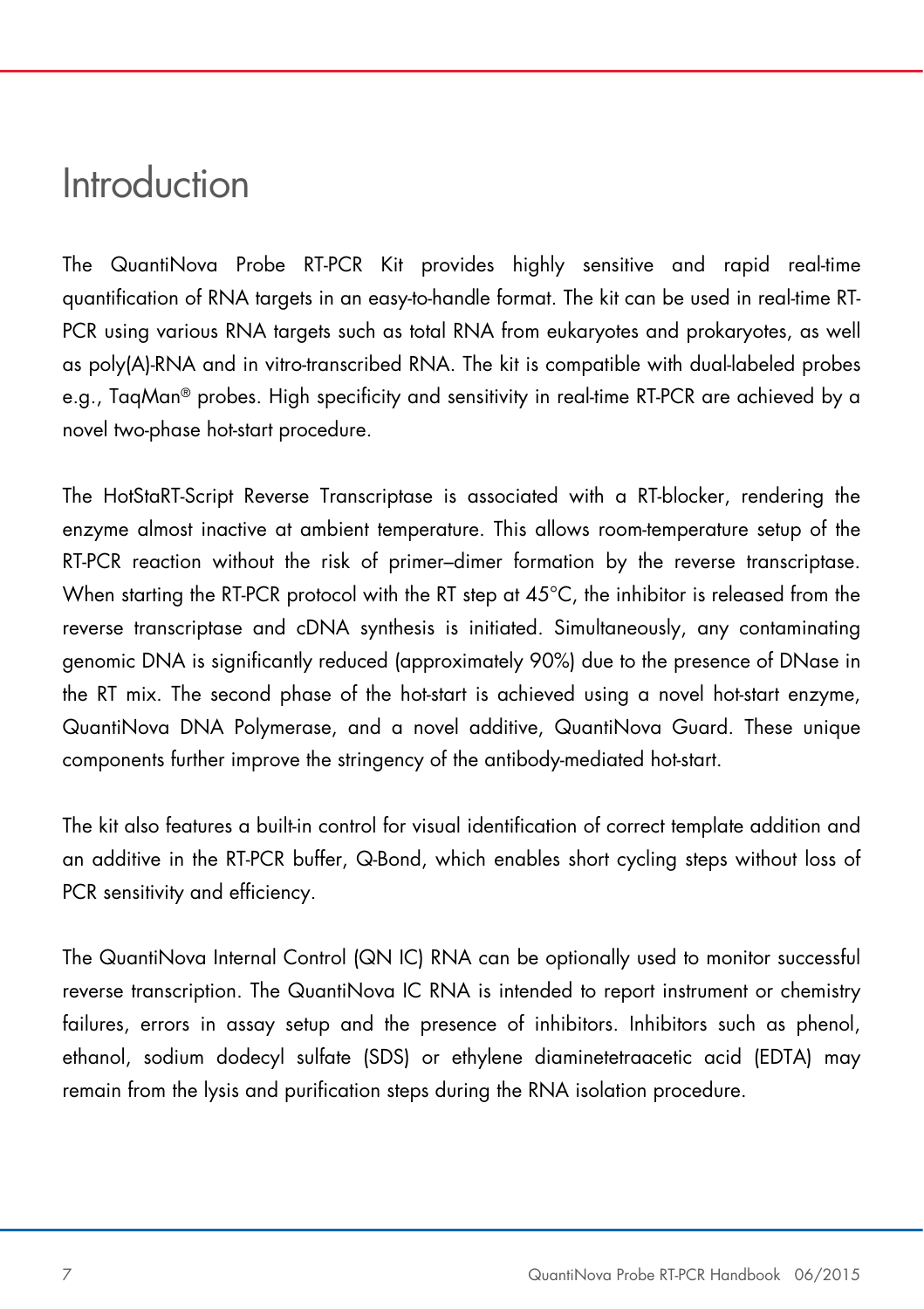The kit has been optimized for use with any real-time cycler. The QuantiNova ROX Reference Dye is provided in a separate tube and can be added if using a cycler that requires ROX as a passive reference dye.

### Principle and Procedure

#### One-Step RT-PCR

Use of 2x QuantiNova RT-PCR Master Mix together with QuantiNova RT Mix allows both reverse transcription and PCR to take place in a single tube. All reagents required for both reactions are added at the beginning, so there is no need to open the tube once the reversetranscription reaction has been started. Also, there is no need to set up the reaction on ice as the whole reaction can be left for up to 2 hours at room temperature without any loss of performance.

#### QuantiNova Probe RT Mix

The QuantiNova Probe RT Mix contains HotStarRT-Script Reverse Transcriptase for heatmediated activation of the reverse-transcription step, an RNase inhibitor, and a DNase. The HotStaRT-Script Reverse Transcriptase is associated with a RT-blocker, rendering the enzyme almost inactive at ambient temperature. This allows RT-PCR reaction setup at room temperature without the risk of primer–dimer formation by the reverse transcriptase. Upon starting the RT-PCR protocol with the RT step at 45°C, the inhibitor is released from the reverse transcriptase and cDNA synthesis is initiated (Figure 1). Simultaneously, any contaminating genomic DNA is significantly reduced (approximately 90%) due to the presence of DNase in the RT mix. This minimizes the risk of potential misquantification caused by genomic DNA, particularly if exon-spanning primers cannot be used (e.g., single exon genes).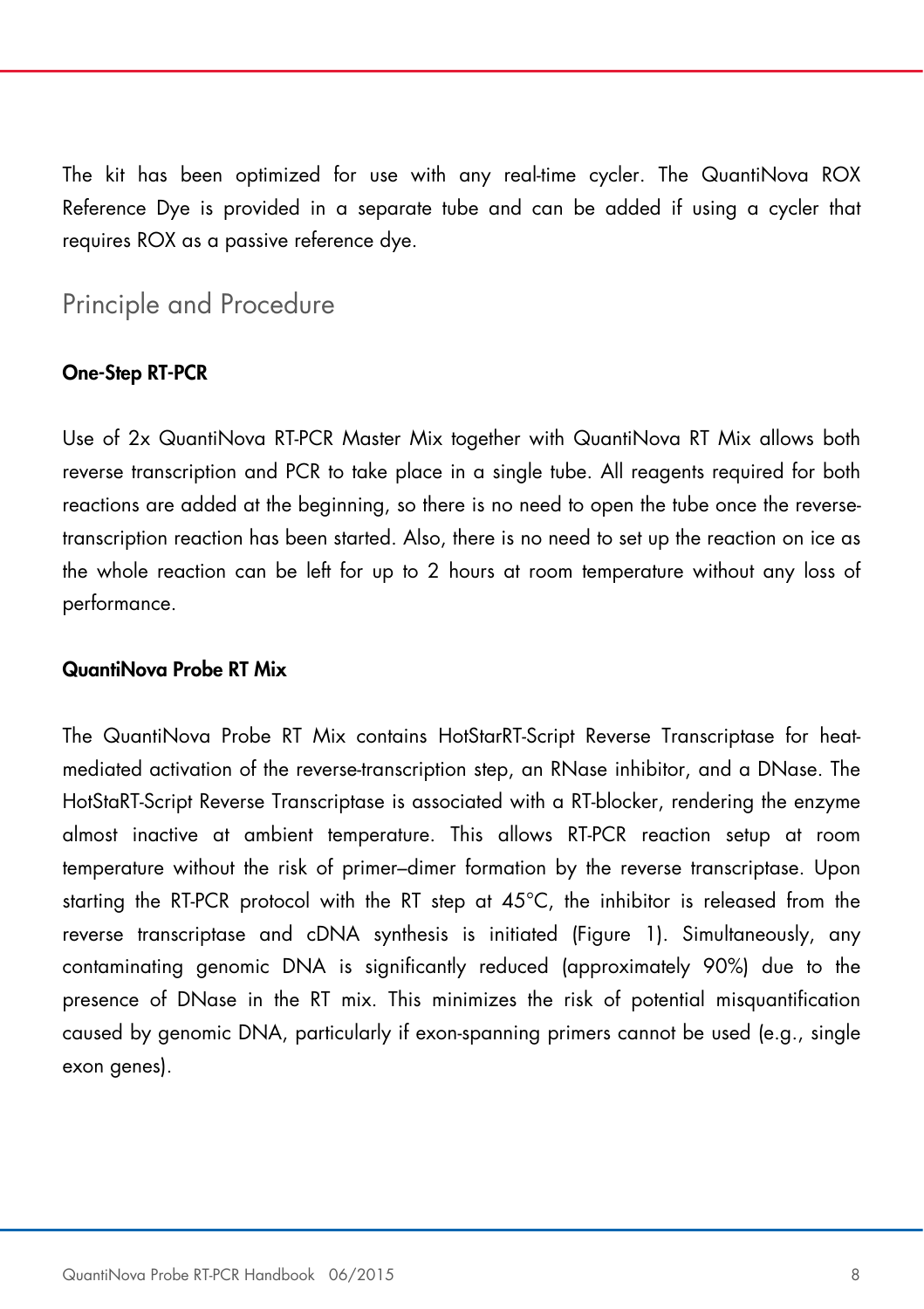#### 2x QuantiNova Probe RT-PCR Master Mix

The components of the 2x QuantiNova Probe RT-PCR Master Mix include QuantiNova DNA Polymerase and QuantiNova Probe RT-PCR Buffer. The optimized master mix ensures fast real-time RT-PCR amplification with high specificity and sensitivity.

#### Novel, antibody-mediated hot-start mechanism

QuantiNova DNA Polymerase is provided in an inactive state and has no enzymatic activity at ambient temperature. At low temperatures, the QuantiNova DNA Polymerase is kept in an inactive state by the QuantiNova Antibody and Guard, which stabilizes the complex and improves the stringency of the hot-start. The antibody-mediated hot-start mechanism prevents the formation and extension of non-specific RT-PCR products and primer–dimers during reaction setup, reverse transcription and the first denaturation step. Therefore, this mechanism allows higher PCR specificity and more accurate quantification.

After reverse transcription and within 5 minutes of raising the temperature to 95°C, the QuantiNova Antibody and Guard are denatured and the QuantiNova DNA Polymerase is activated, enabling PCR amplification (Figure 1). The hot-start enables rapid and convenient room-temperature setup and allows both steps to be performed sequentially in a single tube. Furthermore, after setup the RT-PCR can be stored for up to 2 hours at up to 30°C without impairing the performance of the subsequent reaction.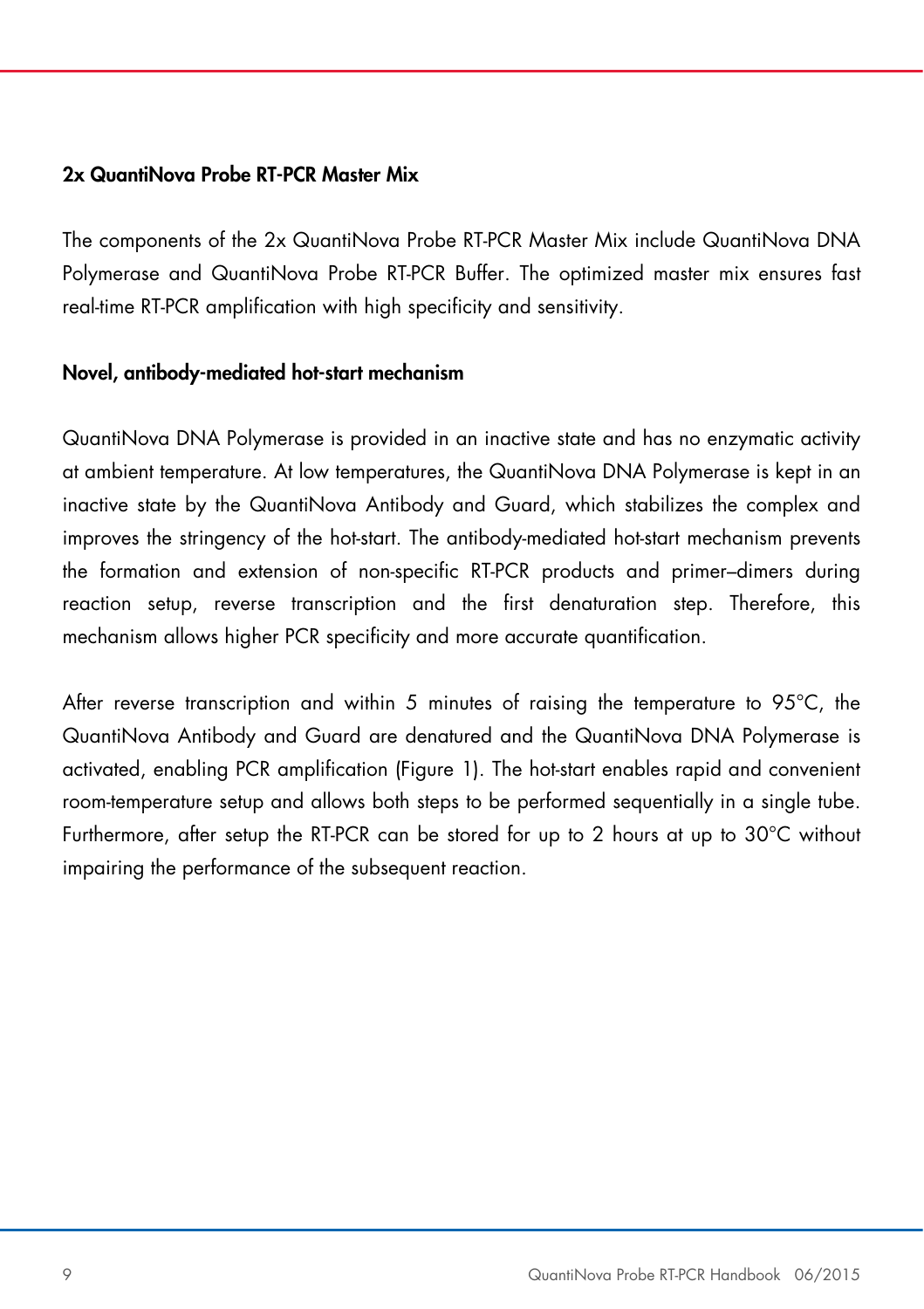

Figure 1. Principle of the novel QuantiNova two-phase hot-start mechanism. At ambient temperature the HotStaRT-Script is inhibited by the RT-Blocker and the QuantiNova DNA Polymerase is kept inactive by QuantiNova Antibody and QuantiNova Guard. At 45°C the RT is activated while the QuantiNova DNA polymerase remains inactive. At 95°C the RT enzyme is denatured and the DNA polymerase is activated.

### Built-in visual control for correct pipetting

The master mix supplied with the QuantiNova Probe RT-PCR Kit contains an inert blue dye that increases visibility in the tube or well but does not interfere with the RT-PCR. QuantiNova Yellow Template Dilution Buffer contains an inert yellow dye. When the template nucleic acid, diluted with the QuantiNova Yellow Template Dilution Buffer, is added to the master mix, the color of the solution changes from blue to green, providing a visual indication of correct pipetting. The use of the QuantiNova Yellow Template Dilution buffer is optional.

#### QuantiNova Probe RT-PCR Buffer

The QuantiNova Probe RT-PCR Buffer is specifically designed to facilitate both efficient reverse transcription and fast real-time PCR using sequence-specific probes. The buffer additive, Q-Bond, allows short cycling times on any real-time cycler. Q-Bond increases the affinity of the QuantiNova DNA Polymerase for short single-stranded DNA, reducing the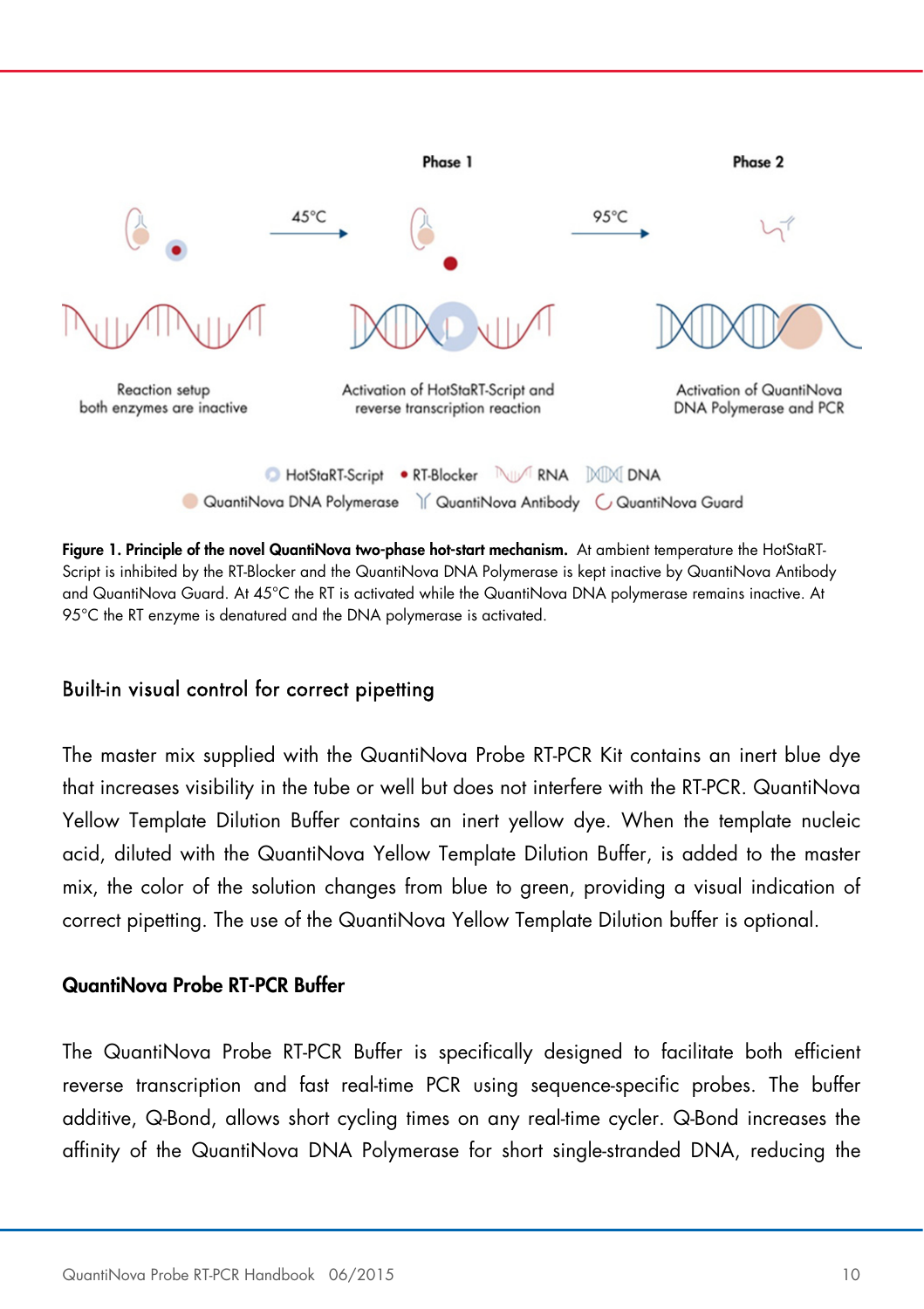time required for primer/probe annealing to a few seconds. In addition, the unique composition of the buffer supports the melting behavior of DNA, enabling short denaturation and annealing/extension times.

QuantiNova Probe RT-PCR Buffer is also based on the unique QIAGEN PCR buffer system. The buffer contains a balanced combination of KCl and NH4Cl, which promotes a high ratio of specific to non-specific primer binding during the annealing step of each PCR cycle. This creates stringent primer annealing conditions, leading to increased PCR specificity. When using this buffer, primer annealing is only marginally influenced by the  $MaCl<sub>2</sub>$  concentration, and therefore optimization by titration of  $Ma^{2+}$  is not required.

The composition of the novel RT stabilizing buffer allows room-temperature RT-PCR reaction setup without the need for cooling. The reaction can be stored for up to 2 hours at up to 30°C without impairing the performance of the subsequent reaction. Although the RNase inhibitor included in the RT Mix effectively reduces the risk of RNA degradation, template RNA of high quality and purity should be used, and any contamination should be prevented to ensure reliable qRT-PCR results.

### QuantiNova Internal Control RNA

The QN IC RNA is a synthetic RNA that can optionally be used to monitor successful reverse transcription. The QN IC RNA is intended to report instrument or chemistry failures, errors in assay setup and the presence of inhibitors. Inhibitors such as phenol, ethanol, sodium dodecyl sulfate (SDS) or ethylene diaminetetraacetic acid (EDTA) may remain from the lysis and purification steps during the RNA isolation procedure.

The primer and probe sequences for the detection of the QN IC RNA have been bioinformatically validated for non-homology against hundreds of eukaryotic and prokaryotic organisms. Additionally, they have been experimentally tested against a multitude of human, mouse and rat RNA samples from multiple tissues and cell lines.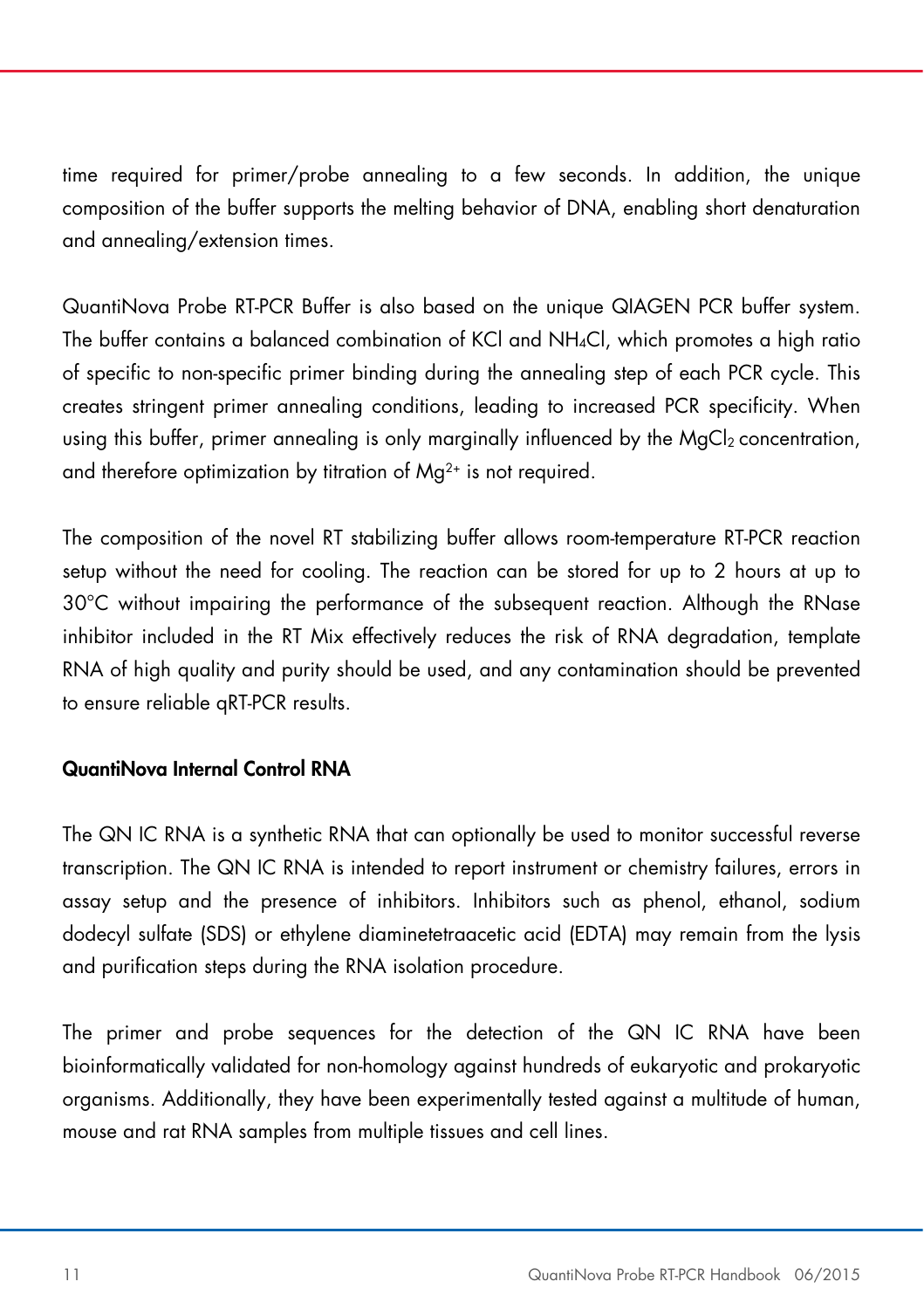The QN IC RNA is detected as a 200 bp amplicon. For probe-based detection, use the QuantiNova IC Probe Assay (cat.no. 205813). The QN IC RNA can be detected using the VIC®/HEX™ dye channel of your real-time PCR instrument and the QuantiNova Probe PCR and RT-PCR Kits.

The QN IC RNA can be used optionally, and added to the experimental RNA sample. Additionally, a no-template RNA control containing only QN IC RNA, should be set up.  $C_{q}$ shifts between the template RNA+QN IC RNA samples compared to the QN IC RNA only samples, and between the different template RNA containing samples, indicate inhibition in the RT-PCR.

#### Passive reference dye

For certain real-time cyclers, the presence of ROX passive reference dye in real-time PCR compensates for non-PCR–related variations in fluorescence detection. Fluorescence from ROX dye does not change during the course of real-time PCR, but provides a stable baseline to which PCR-related fluorescent signals are normalized. Thus, ROX dye compensates for differences in fluorescence detection between wells due to slight variations in reaction volume or to differences in well position. ROX dye does not interfere with real-time PCR since it is not involved in the reaction and has an emission spectrum different from fluorescent dyes commonly used for probes.

The use of ROX dye is necessary for instruments from Applied Biosystems®. The QuantiNova Probe RT-PCR Kit is provided with a separate tube of QuantiNova ROX Reference Dye. It can be added to the real-time PCR if using a real-time cycler that uses ROX as a passive reference dye. ROX dye should be diluted 1:20 for a 1x reaction when using an instrument requiring a high ROX dye concentration. For instruments requiring a low ROX dye concentration, dilute the dye 1:200 for a 1x reaction. Refer to Table 1 for details on realtime cyclers that require low or high ROX concentrations. If desired, QuantiNova ROX Reference Dye can be diluted with 2x QuantiNova Probe RT-PCR Master Mix for long-term storage (Table 2). For details, see "Adding ROX dye to the RT-PCR master mix", page 13.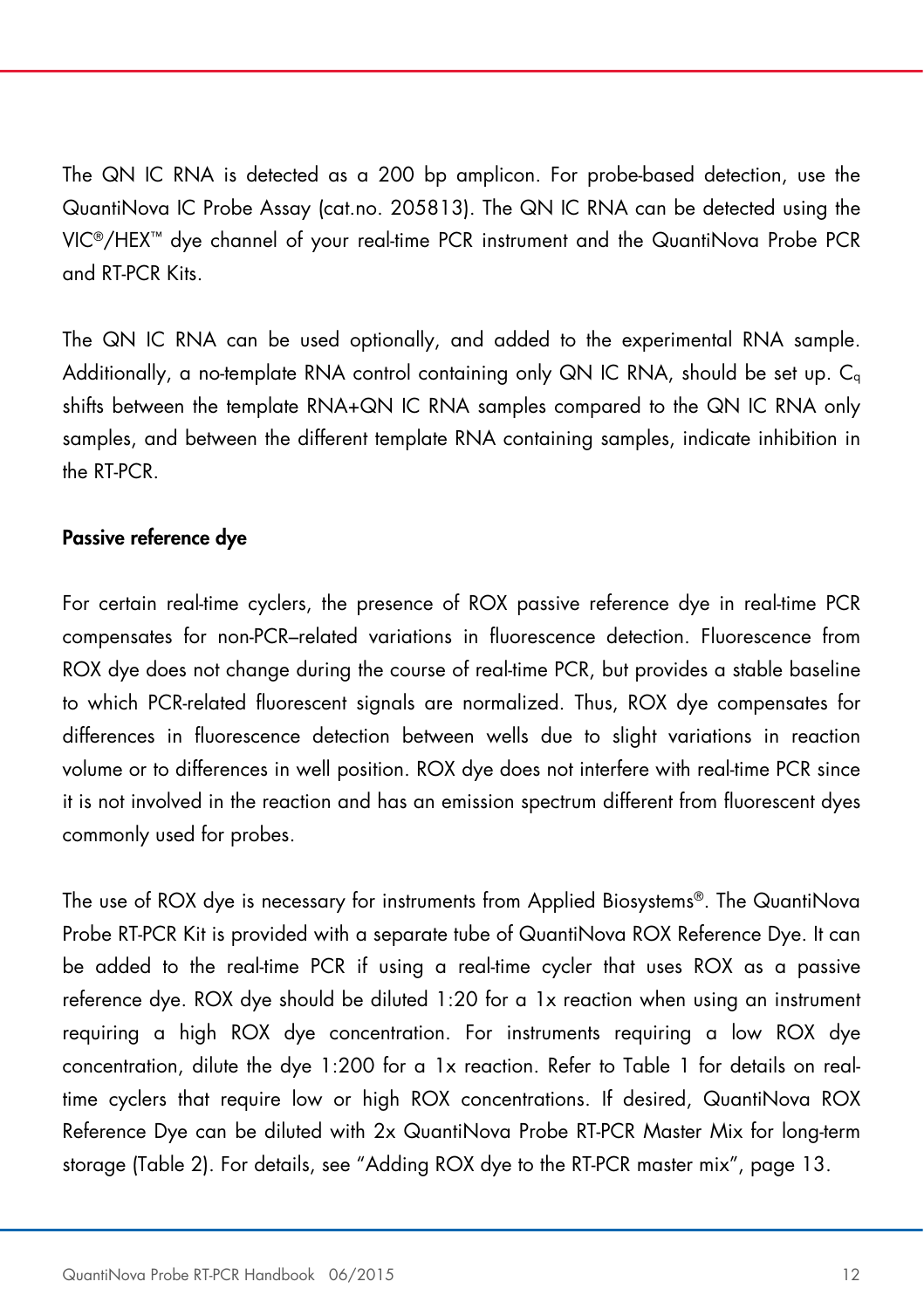| <b>High ROX concentration</b>                              | Low ROX concentration                                       |
|------------------------------------------------------------|-------------------------------------------------------------|
| (1:20 dilution of QN ROX Reference Dye in 1x)<br>reaction) | (1:200 dilution of QN ROX Reference Dye in 1x)<br>reaction) |
| ABI PRISM <sup>®</sup> 7000                                | Applied Biosystems 7500                                     |
| Applied Biosystems 7300                                    | Applied Biosystems ViiA7 <sup>™</sup>                       |
| Applied Biosystems 7900                                    | Applied Biosystems QuantStudio <sup>®</sup> Systems         |
| Applied Biosystems StepOne <sup>™</sup>                    |                                                             |
| Applied Biosystems StepOne Plus                            |                                                             |

Table 1. Real-time cyclers requiring high/low concentrations of ROX

#### Adding ROX dye to the RT-PCR master mix

If only using cyclers from Applied Biosystems with the QuantiNova Probe RT-PCR Kit, QuantiNova ROX Reference Dye can be added to 2x QuantiNova Probe RT-PCR Master Mix for long-term storage, if desired. For information on the concentration of ROX required for Applied Biosystems instruments, refer to Table 1. For reaction setups with master mix that already contains a high concentration of added QuantiNova ROX Reference Dye, refer to Appendix A, page 25.

|  |  |  |  | Table 2. Addition of QuantiNova ROX Reference Dye to master mix |
|--|--|--|--|-----------------------------------------------------------------|
|--|--|--|--|-----------------------------------------------------------------|

| Volume of 2x QuantiNova Probe RT-PCR Master Mix<br>(without QN ROX Reference Dye) | Volume of QN ROX Reference Dye for high ROX<br>concentration/low ROX concentration |
|-----------------------------------------------------------------------------------|------------------------------------------------------------------------------------|
| 1 ml                                                                              | $100/10$ ul                                                                        |
| $1.7$ ml                                                                          | 170/17 ul                                                                          |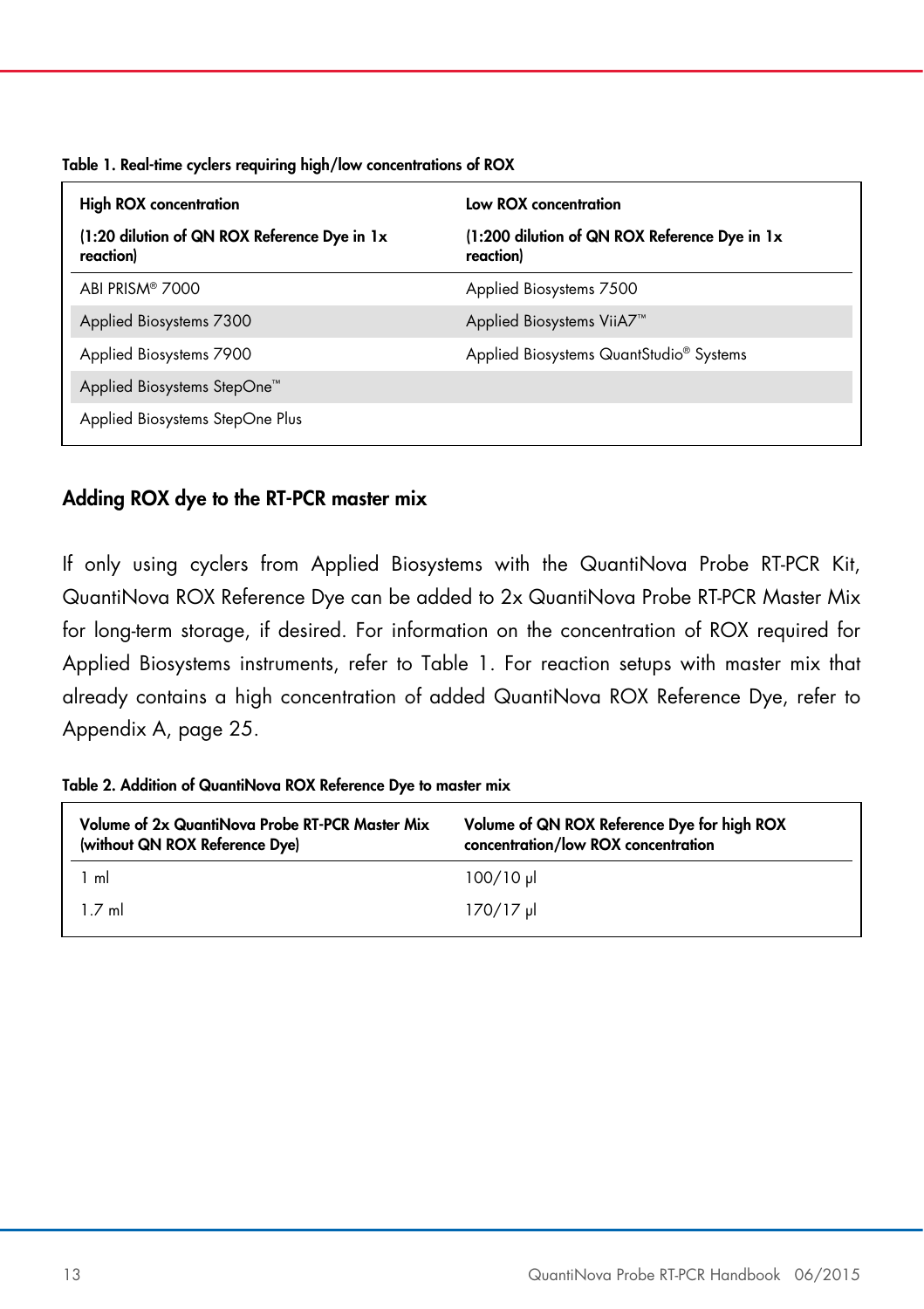# Protocol: Singleplex and Duplex Real-Time RT-PCR Using Dual-Labeled Probes

This protocol is for use with the QuantiNova Probe RT-PCR Kit and dual-labeled probes (e.g., TaqMan probes) on any cycler.

Important points before starting

 This protocol is optimized for quantification of RNA targets using TaqMan probes in a singleplex or duplex reaction with any real-time cycler and conditions for fluorescence normalization. ROX dye is required for various cyclers at the following concentrations: No requirement for ROX dye: Rotor-Gene®, Bio-Rad® CFX, Roche® LightCycler® 480 and Agilent® Technologies Mx instruments.

Low concentration of ROX dye: Applied Biosystems 7500, ViiA7 and QuantStudio Real-Time PCR Systems.

High concentration of ROX dye: ABI PRISM 7000, Applied Biosystems 7300, 7900 and StepOne Real-Time PCR Systems.

- QuantiNova ROX Reference Dye is provided as a separate tube of passive reference dye for normalization of fluorescent signals on all real-time cyclers from Applied Biosystems. ROX dye should be diluted 1:20 for a 1x reaction when using an instrument requiring a high ROX dye concentration. For instruments requiring a low ROX dye concentration, dilute the dye 1:200 for a 1x reaction.
- The QuantiNova Probe RT Mix contains HotStarRT-Script Reverse Transcriptase for heatmediated activation of the reverse-transcription step, a DNase for removing more than 90% of residual gDNA in the RNA preparation and an RNase inhibitor.

Note: Although the included RNase inhibitor effectively reduces the risk of RNA degradation, template RNA of high quality and purity should be used, and any contamination should be prevented to ensure reliable qRT-PCR results.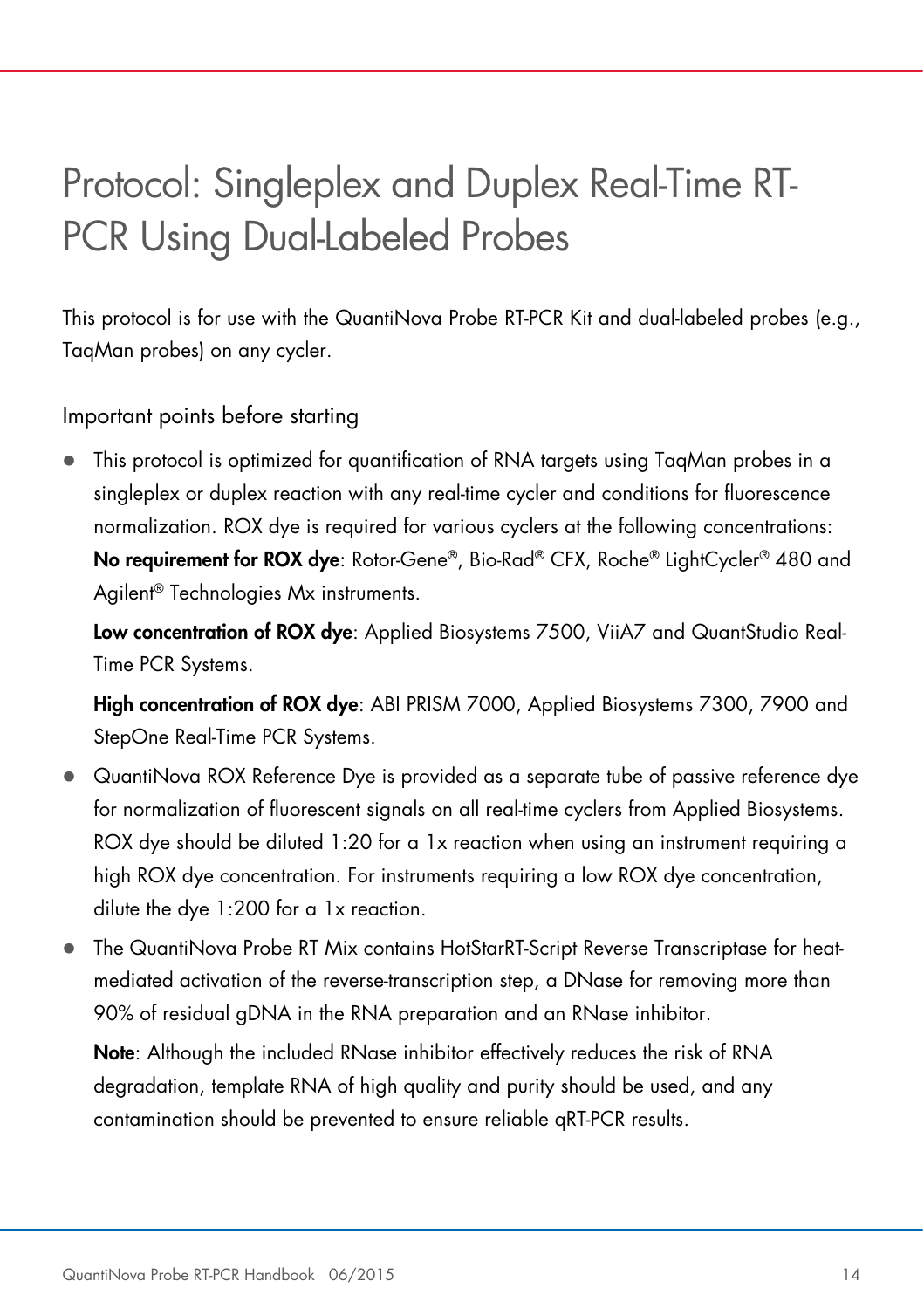- The dye in QuantiNova Yellow Template Dilution Buffer allows tracking of pipetted samples in the qRT-PCR. When template is added to the blue QuantiNova Probe RT-PCR Master Mix, the color changes from blue to green. The use of this buffer is optional. It is provided as a 100x concentrate and should be diluted (using water or buffer) to obtain a 1x final concentration within the sample. To generate a template dilution series (e.g., for absolute quantification or determination of PCR efficiency), dilute the 100x concentrate (using template and water or buffer) to obtain a final concentration of 1x QuantiNova Yellow Template Dilution Buffer. The buffer does not affect sample stability or qRT-PCR.
- For the highest efficiency in real-time RT-PCR using TaqMan probes, amplicons should ideally be 60–150 bp in length.
- Always start with the cycling conditions and primer concentrations specified in this protocol.
- The PCR section of the RT-PCR protocol must start with an initial incubation step of 5 min at 95°C to activate the QuantiNova DNA Polymerase.
- For ease of use, we recommend preparing a 20x primer–probe mix containing targetspecific primers and probes for each target. A 20x primer–probe mix consists of 16 μM forward primer, 16 μM reverse primer and 4 μM probe in TE buffer. Alternatively, it may be preferable to prepare the reaction mix with separate primer and probe solutions.
- The QuantiNova Internal Control RNA (QN IC RNA) is an internal amplification control used to test successful reverse transcription/amplification. It is intended to report instrument or chemistry failures, errors in assay setup and the presence of inhibitors. It is detected as a 200 bp internal control (IC) in the yellow channel on the Rotor-Gene Q or in the VIC/HEX dye channel on other real-time PCR instruments, using the QuantiNova IC Probe Assay. The QuantiNova IC Probe Assay needs to be ordered separately (cat. no. 20581). Before use, add 180 μl (or 900 μl) of RNase-free water to 20 μl (or 100 μl) of QN IC RNA provided in the kit and mix thoroughly by vortexing.
- The QN IC RNA (optional) is added to the experimental RNA sample. An additional notemplate RNA control sample, which only contains the QN IC RNA, should also be set up. C<sub>q</sub> shifts >2 between the template RNA+QN IC RNA compared to the QN IC RNA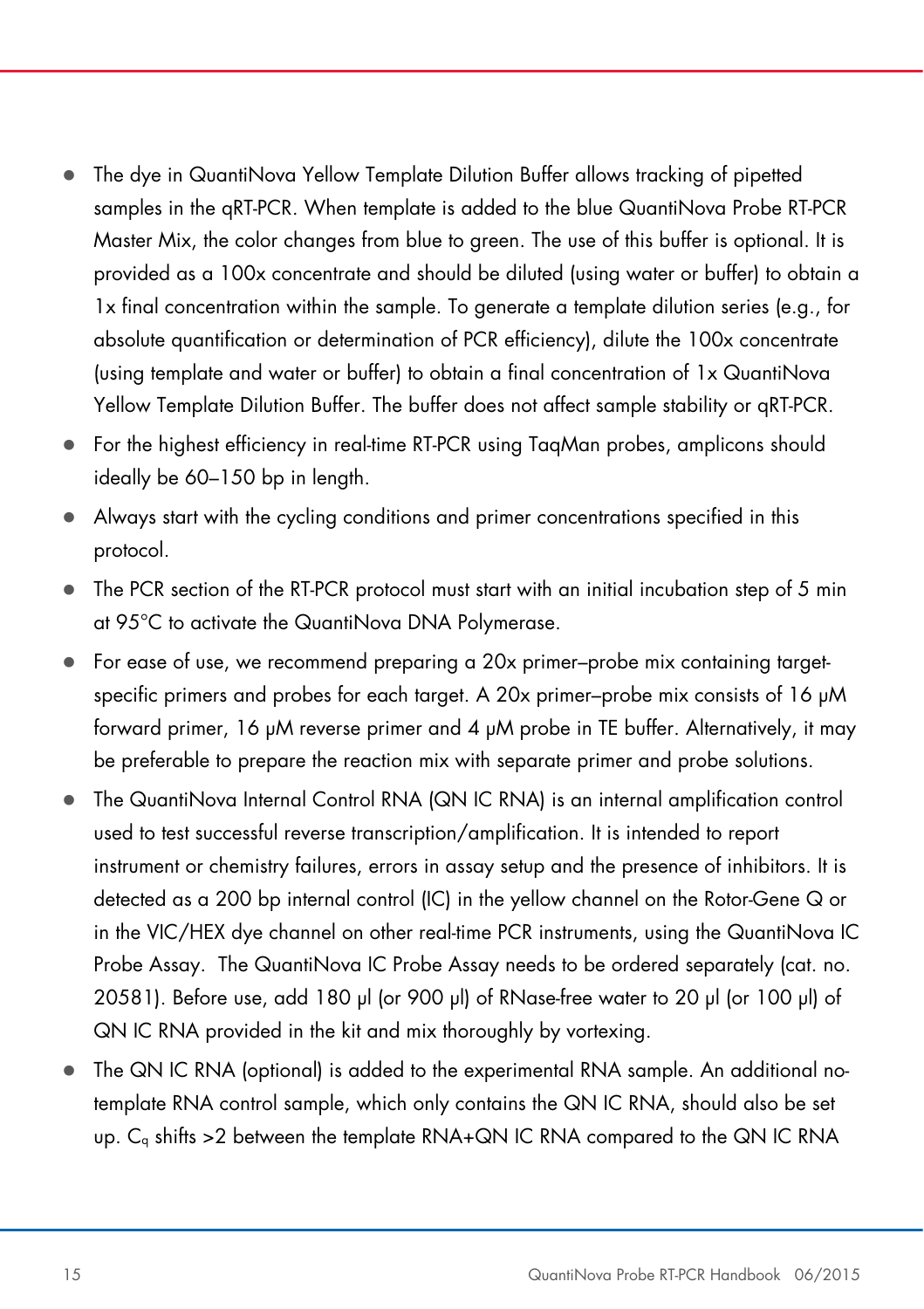only samples, and between the different template RNA containing samples, indicate inhibition of the RT-PCR.

- For 96-well block cyclers, we recommend a final reaction volume of 20 μl. For 384-well block cyclers, we recommend a final reaction volume of 10 μl.
- Always readjust the threshold value for analysis of every run.

### **Procedure**

1. Thaw 2x QuantiNova Probe RT-PCR Master Mix, QuantiNova Yellow Template Dilution Buffer, template RNA, QN IC RNA (optional), primers, probes, QN ROX Reference Dye (if required) and RNase-Free Water. Thawing of the QuantiNova RT Mix is not required. Mix the individual solutions.

Prepare a reaction mix according to Table 3.

2. Due to the two-phase hot-start of both the RT and the PCR reactions, it is not necessary to keep samples on ice during reaction setup or while programming the real-time cycler.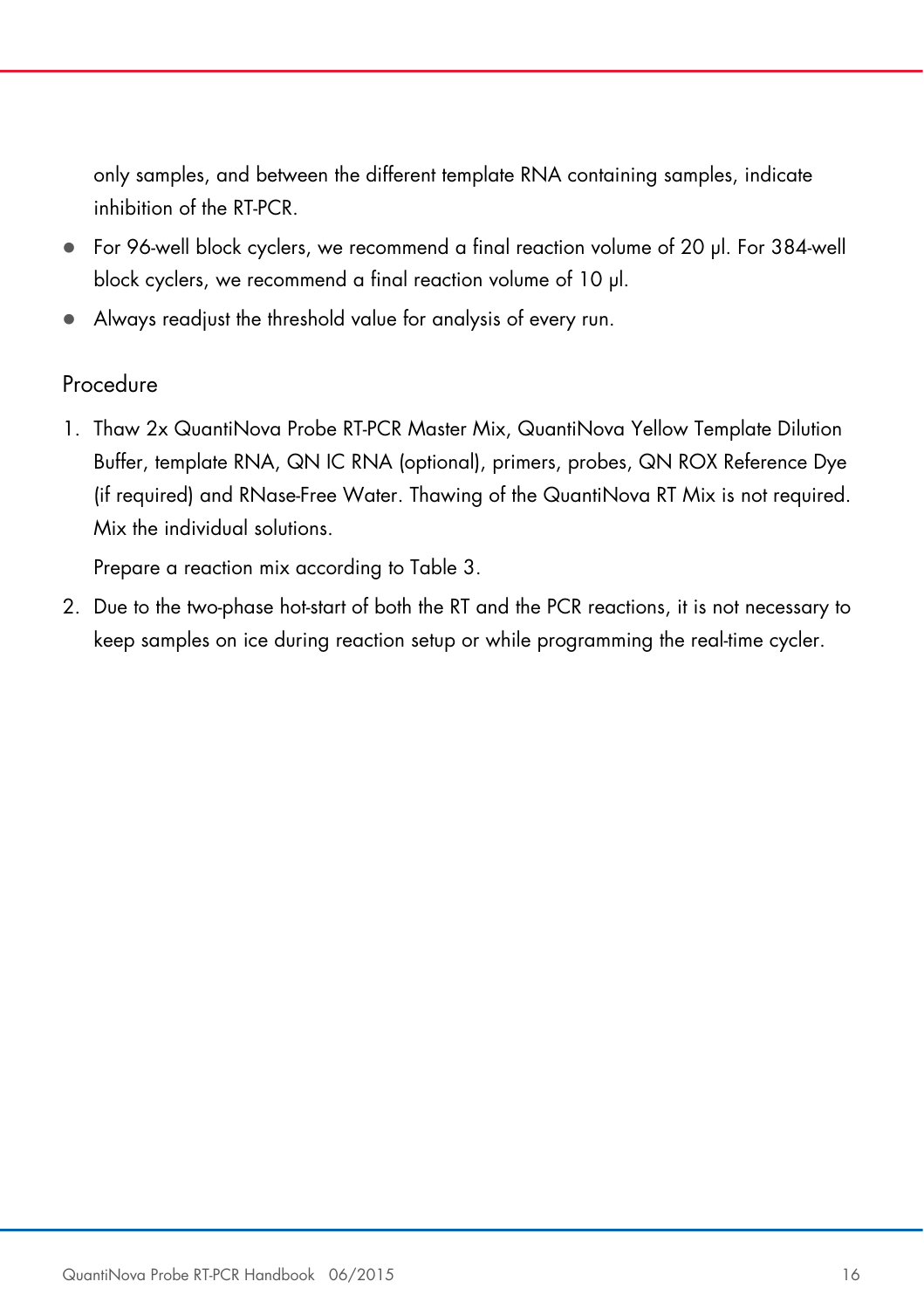|                                                                                      |                     | Volume/reaction   |                                                                       |
|--------------------------------------------------------------------------------------|---------------------|-------------------|-----------------------------------------------------------------------|
| Component                                                                            | 96-well block       | 384-well block    | <b>Final concentration</b>                                            |
| 2x QuantiNova Probe RT-<br><b>PCR Master Mix</b>                                     | $10 \mu$            | $5 \mu$           | 1 x                                                                   |
| <b>QN ROX Reference Dye</b><br>(Applied Biosystems<br>cycler only)                   | $1 \mu / 0.1 \mu$ * | $0.5$ µl/0.05 µl* | 1 x                                                                   |
| <b>QN Probe RT-Mix</b>                                                               | $0.2$ pl            | $0.1$ pl          | 1 x                                                                   |
| 20x primer-probe mix 1                                                               | $1 \mu$             | $0.5$ pl          | 0.8 µM forward primer<br>0.8 µM reverse primer<br>0.2 µM TaqMan Probe |
| 20x primer-probe mix 2 <sup>t</sup><br>(or QuantiNova Probe IC<br>Assay <sup>†</sup> | $1 \mu$             | $0.5$ pl          | 0.8 µM forward primer<br>0.8 µM reverse primer<br>0.2 µM TaqMan Probe |
| <b>QN IC RNA (optional)</b>                                                          | $1 \mu$             | $1 \mu$           | 1 x                                                                   |
| Template RNA (added at<br>step $4$                                                   | Variable            | Variable          | $\leq$ 400 ng/<br>reaction                                            |
| <b>RNase-Free Water</b>                                                              | Variable            | Variable          |                                                                       |
| <b>Total reaction volume</b>                                                         | $20 \mu$            | 10 <sub>µ</sub>   |                                                                       |

Results in a 1:20 dilution for high ROX cyclers (i.e., ABI PRISM 7000, Applied Biosystems 7300, 7900 and StepOne Real-Time PCR Systems) and a 1:200 dilution for low ROX dye cyclers (i.e., Applied Biosystems 7500, ViiA7 and QuantStudio Real-Time PCR Systems).

† If using the QN IC RNA to monitor RT-PCR amplification, please add 2 μl of the 10x QuantiNova Probe IC Assay.

- 3. Mix the reaction thoroughly and dispense appropriate volumes into PCR tubes or wells of a PCR plate.
- 4. Add template RNA (≤400 ng 100 fg per reaction, depending on target transcript abundance) to the individual PCR tubes or wells containing the reaction mix.
- 5. Program the real-time cycler according to the program outlined in Table 4.

Data acquisition should be performed during the combined annealing/extension step.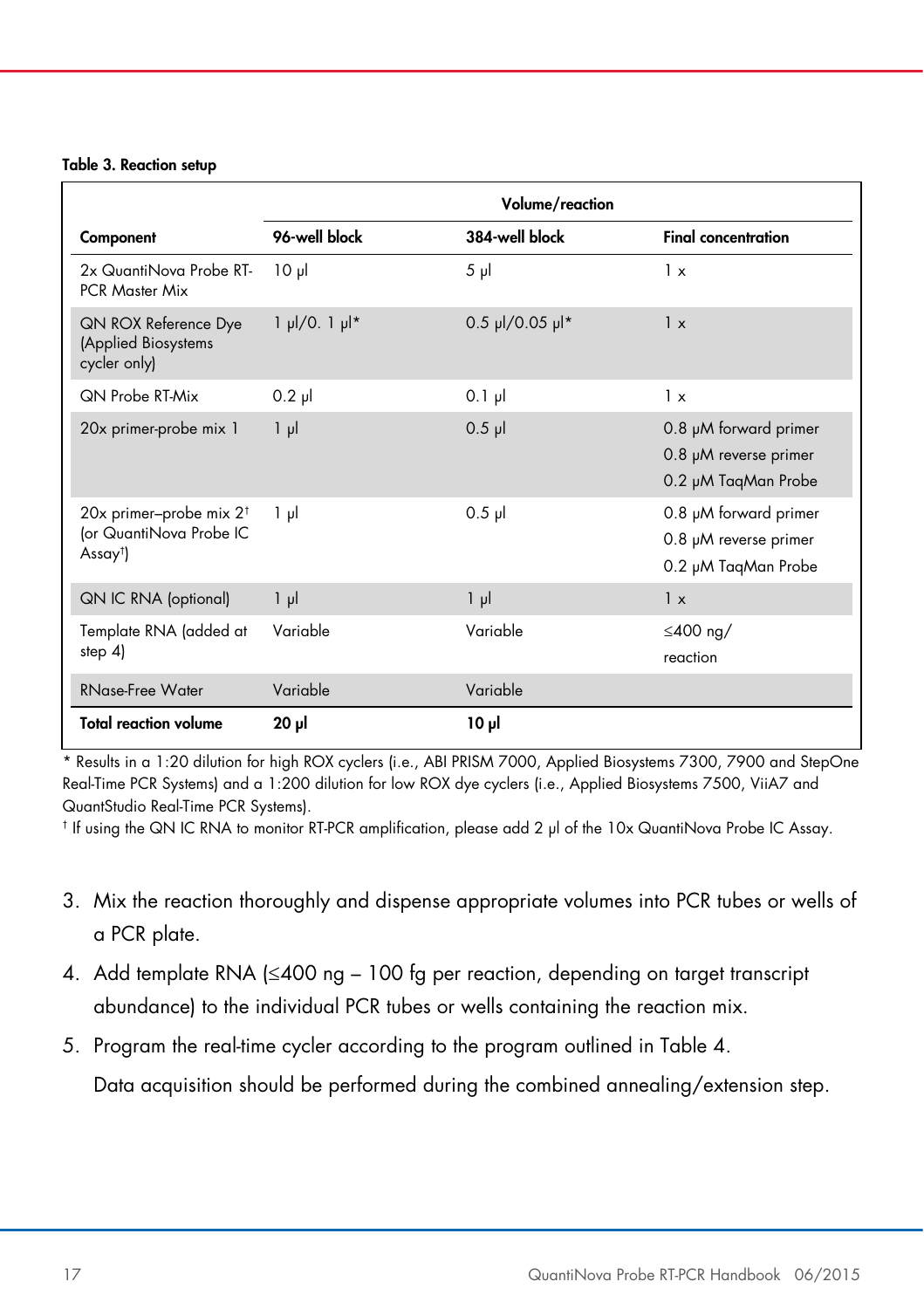Table 4. Real-time cycler conditions

| Step                            | Time             | <b>Temperature</b> | Ramp rate         | <b>Additional comments</b>                                                         |
|---------------------------------|------------------|--------------------|-------------------|------------------------------------------------------------------------------------|
| Reverse transcription           | $10 \text{ min}$ | $45^{\circ}$ C     | Maximal/fast mode | HotStaRT-Script Reverse<br>Transcriptase is activated,<br>residual gDNA is removed |
| PCR initial activation<br>step  | $5 \text{ min}$  | $95^{\circ}$ C     | Maximal/fast mode | QuantiNova DNA Polymerase<br>is activated                                          |
| Two-step cycling                |                  |                    |                   |                                                                                    |
| Denaturation                    | 5 <sub>s</sub>   | $95^{\circ}$ C     | Maximal/fast mode |                                                                                    |
| Combined<br>annealing/extension | $30s*$           | $60^{\circ}$ C     | Maximal/fast mode | Perform fluorescence data<br>collection                                            |
| Number of cycles                | $35 - 40$        |                    |                   | The number of cycles depends<br>on the amount of template<br><b>RNA</b>            |

If your cycler does not accept this short time for data acquisition, choose the shortest acceptable time (e.g., 31 s annealing/extension for the ABI PRISM 7000 or Applied Biosystems 7300).

6. Place the PCR tubes or plates in the real-time cycler and start the cycling program.

### Analysis and interpretation of Internal Control Assay results

To analyze the QN IC RNA with the QuantiNova Probe RT-PCR Kit, add the appropriate volume of 10x QuantiNova IC Probe Assay (cat. no. 205813) to the sample. Signal detection is performed on the filter/channel for HEX/VIC of your real-time PCR instrument.

- 1. After amplification, perform data analysis as recommended for your real-time PCR instrument. The C<sub>q</sub> value for the QN IC RNA in the QuantiNova Probe RT-PCR Kit depends on the real-time PCR instrument used and can be expected within a C<sub>q</sub> range of 23–25.
- 2. Compare C<sub>q</sub> values between the QN IC RNA only and samples containing QN IC RNA plus template RNA. Consistent C<sub>a</sub> values indicate successful RT-PCR and reliable results. A  $C<sub>a</sub>$  difference  $>2$  is likely to indicate inhibition or sample failure.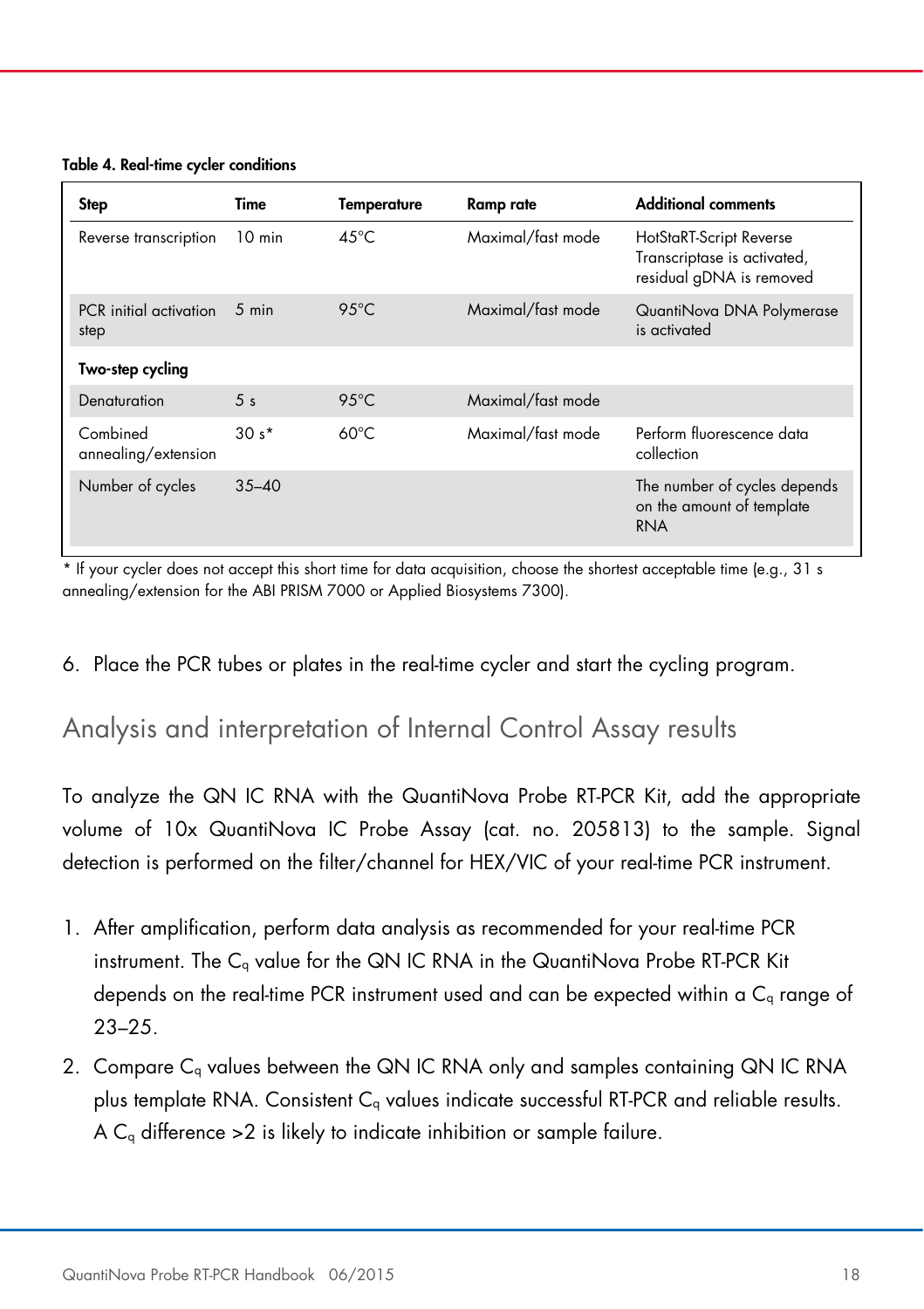3. If a shifted  $C_q$  of  $>2$  appears, indicating inhibition or failure of a specific sample, we recommend the following:

a. Check equipment for accurate performance and repeat sample/experiment to rule out pipetting or handling errors.

b. Dilute the affected template RNA using RNase-free water before repeating the experiment. This dilutes inhibitors present in the sample.

c. Consider repeating the RNA extraction and avoid contamination or carry-over of inhibitors (e.g., use an appropriate RNeasy® Kit). Alternatively, the RNeasy MinElute Cleanup Kit (cat. no. 74204) can be used to remove potential inhibitors and concentrate the RNA template.

### Guidelines for effective duplex assays

The QuantiNova Probe RT-PCR Kit works well with most existing probe systems that have been designed using standard design methods. However, for optimal performance of a probe system in quantitative duplex real-time RT-PCR, some considerations need to be made, including the choice of a compatible combination of reporter dyes (i.e., the fluorophores on the probes) and the quality of the primers and probes. Please read the following guidelines before starting.

- Check the functionality of each set of primers and probe in individual assays before combining the different sets in a duplex assay.
- $\bullet$  Perform appropriate controls for evaluating the performance of your duplex assays (e.g., amplifying each target individually and comparing the results with those for the duplex assay).
- For duplex analysis, the use of non-fluorescent quenchers (e.g., Black Hole Quencher® [BHQ] on TaqMan probes) is preferred over fluorescent quenchers (e.g., TAMRA™ fluorescent dye). TAMRA quencher can be used in duplex analysis if the two reporter dyes are 6-FAM™ dye and HEX, JOE™ or VIC dye.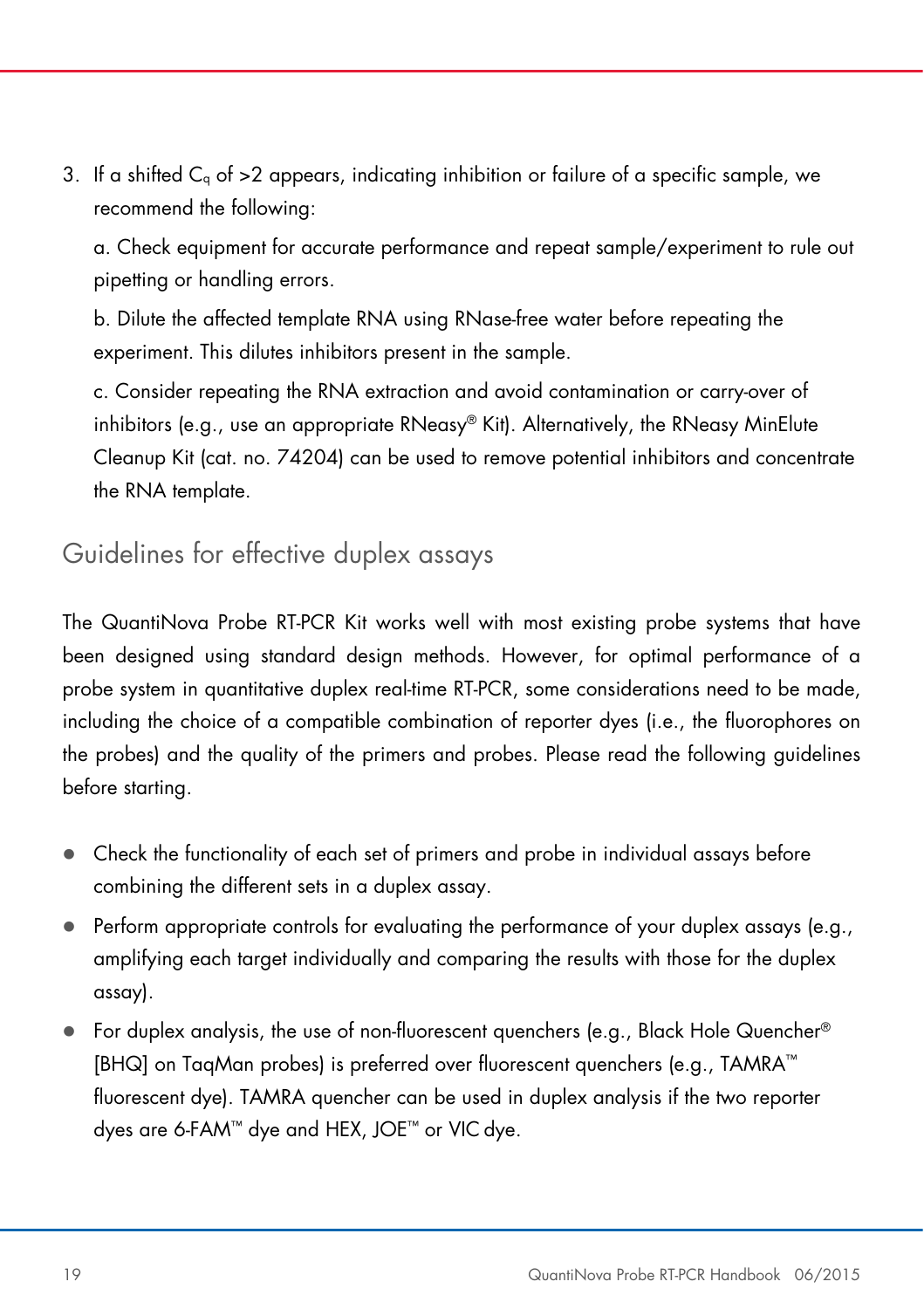- PCR products should be as short as possible, ideally 60–150 bp. Always use the same algorithm or software to design the primers and probes. For optimal results, only combine assays that have been designed using the same parameters (e.g., similar melting points  $[T_m]$ . For details, see Appendix B, page 26).
- Check the concentration and integrity of primers and probes before starting. For details, see Appendix B, page 26.
- Check the real-time cycler user manual for correct setup of the cycler for duplex analysis (e.g., setting up detection of two dyes from the same well). Be sure to activate the detector for each reporter dye used.
- Some real-time cyclers require you to perform a calibration procedure for each reporter dye. Check whether the reporter dyes you selected for your duplex assay are part of the standard set of dyes already calibrated on your cycler. If they are not, perform a calibration procedure for each dye before using them for the first time (for details, refer to the manufacturer's instructions for your real-time cycler).
- Always start with the cycling conditions specified in the protocol.
- Optimal analysis settings (i.e., baseline settings and threshold values) for each reporter dye are a prerequisite for accurate quantification data. For details, check the literature from the manufacturer of your real-time cycler.

### Suitable combinations of reporter dyes

Duplex real-time PCR requires the simultaneous detection of two different fluorescent reporter dyes. For accurate detection, the fluorescence spectra of the dyes should be well separated or exhibit only minimal overlap (Table 5).

Note: Please refer to the user manual or other technical documentation for your instrument to find out which reporter dyes can be used in duplex analysis.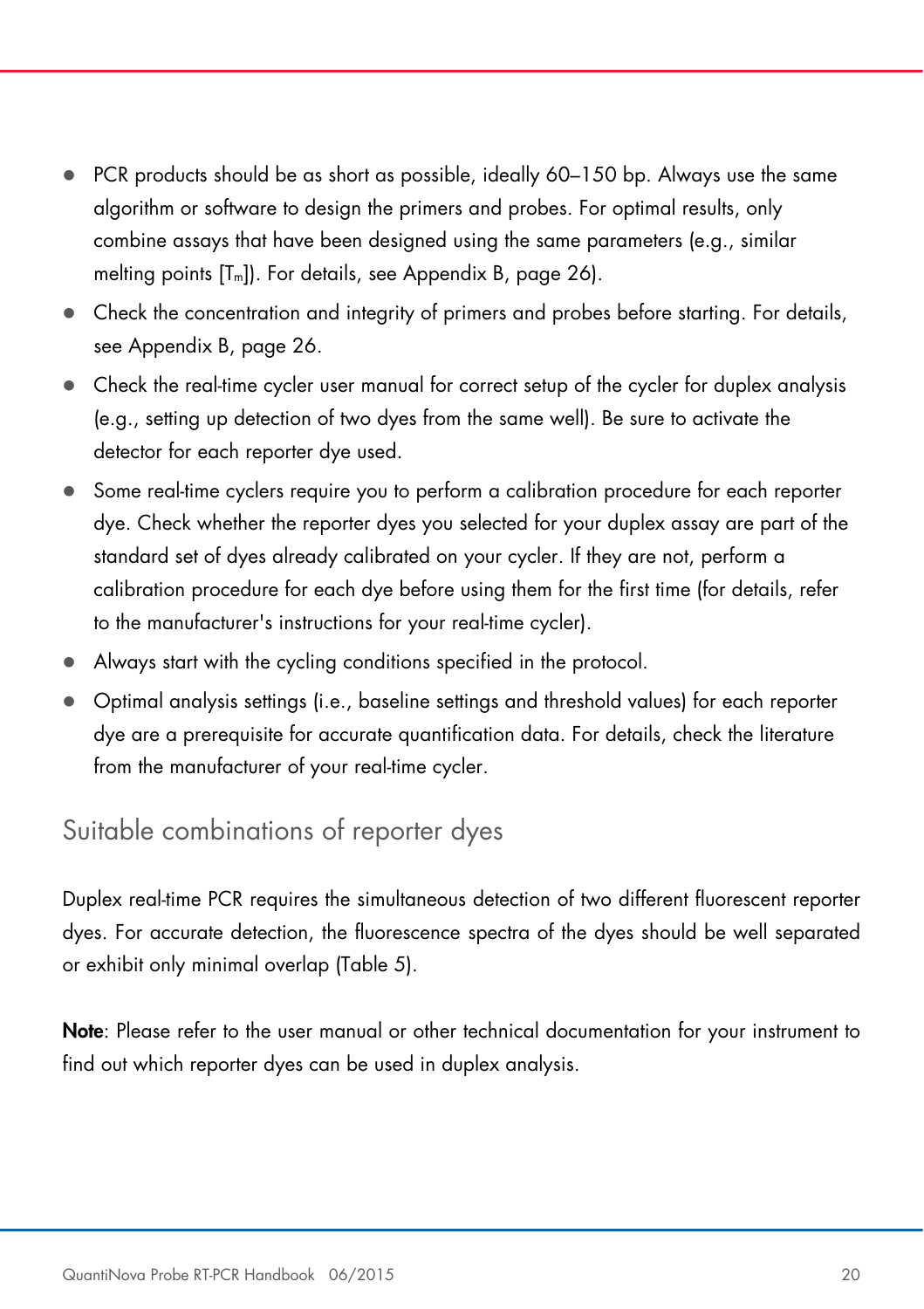| Table 5. Dyes commonly used in multiplex real-time PCR |  |  |  |  |  |
|--------------------------------------------------------|--|--|--|--|--|
|--------------------------------------------------------|--|--|--|--|--|

| Dye                        | <b>Excitation maximum (nm)</b> | Emission maximum (nm)* |
|----------------------------|--------------------------------|------------------------|
| FAM                        | 494                            | 518                    |
| TET™                       | 521                            | 538                    |
| <b>JOE</b>                 | 520                            | 548                    |
| <b>VIC</b>                 | 538                            | 552                    |
| Yakima Yellow <sup>®</sup> | 526                            | 552                    |
| <b>HEX</b>                 | 535                            | 553                    |
| Bodipy <sup>®</sup> TMR    | 542                            | 574                    |
| $NED^{m}$                  | 546                            | 575                    |
| $Cy^{\circledR}3$          | 552                            | 570                    |
| <b>TAMRA</b>               | 560                            | 582                    |
| Cy3.5                      | 588                            | 604                    |
| <b>ROX</b>                 | 587                            | 607                    |
| Texas Red®                 | 596                            | 615                    |
| Cy5                        | 643                            | 667                    |
|                            |                                |                        |

\* Emission spectra may vary depending on the buffer conditions.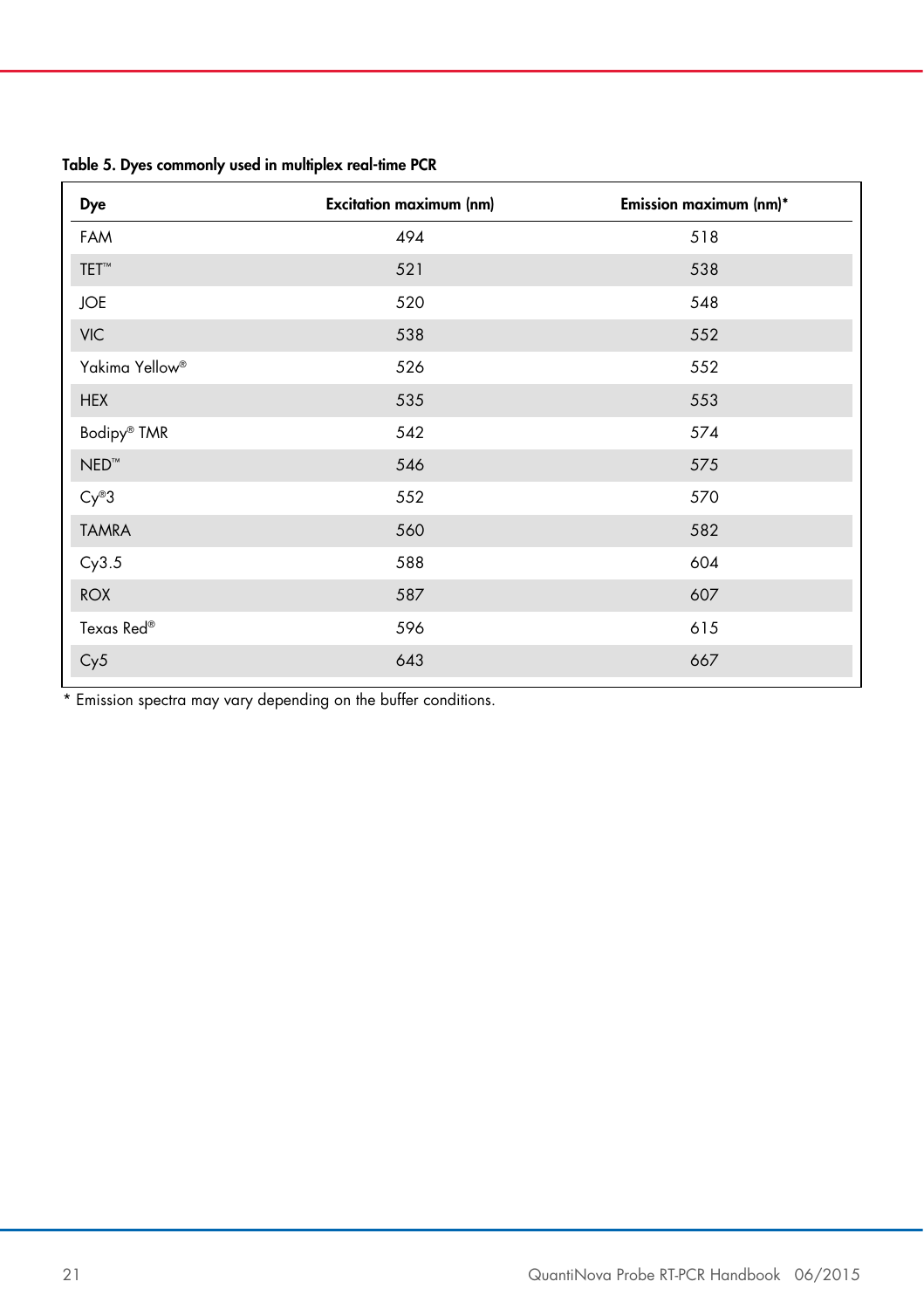# Troubleshooting Guide

This troubleshooting guide may be helpful in solving any problems that may arise. For more information, see also the Frequently Asked Questions page at our Technical Support Center: www.qiagen.com/FAQ/FAQList.aspx. The scientists in QIAGEN Technical Services are always happy to answer any questions you may have about either the information and/or protocols in this handbook or sample and assay technologies (for contact information, visit www.qiagen.com).

|    | No signal or one or more signals detected late in PCR |                                                                                                                                                                                                                                                                                                                                                                                                             |  |  |
|----|-------------------------------------------------------|-------------------------------------------------------------------------------------------------------------------------------------------------------------------------------------------------------------------------------------------------------------------------------------------------------------------------------------------------------------------------------------------------------------|--|--|
| a) | Incorrect cycling conditions                          | Always start with the optimized cycling conditions specified in the protocols.<br>Be sure that the PCR step of your cycling conditions include the initial step for<br>activation of QuantiNova DNA Polymerase (95°C for 5 min) and the<br>specified times for denaturation and annealing/extension.                                                                                                        |  |  |
| b) | QuantiNova DNA<br>Polymerase not activated            | Ensure that the cycling program includes the QuantiNova DNA Polymerase<br>activation step (5 min at 95°C) as described in the protocols.                                                                                                                                                                                                                                                                    |  |  |
| c) | Pipetting error or missing<br>reagent                 | Check the concentrations and storage conditions of the reagents, including<br>primers, probes and template nucleic acid. See Appendix B: A, page 26, for<br>details on evaluating the concentration of primers and probes. Repeat the<br>PCR. Use the provided QuantiNova Yellow Template Dilution Buffer to prevent<br>errors during reaction setup.                                                       |  |  |
| d) | Wrong or no detection step                            | Ensure that fluorescence detection takes place during the combined<br>annealing/extension step when using TaqMan probes.                                                                                                                                                                                                                                                                                    |  |  |
| e) | Primer or probe<br>concentration not optimal          | Use optimal primer concentrations. For TaqMan assays, use each primer at<br>0.8 pM. In most cases, a probe concentration of 0.2 pM provides satisfactory<br>results. Check the concentrations of primers and probes by spectrophotometry<br>(see Appendix B, page 26).                                                                                                                                      |  |  |
| f) | Problems with starting<br>template                    | Check the concentration, storage conditions and quality of the starting<br>template (see Appendix B, page 26). If necessary, make new serial dilutions<br>of template nucleic acid from the stock solutions. Repeat the PCR using the<br>new dilutions. Ensure template is free of RNAse contamination to avoid<br>degradation during reaction set up, even if RNAse inhibitor is present in the<br>RT Mix. |  |  |

Comments and suggestions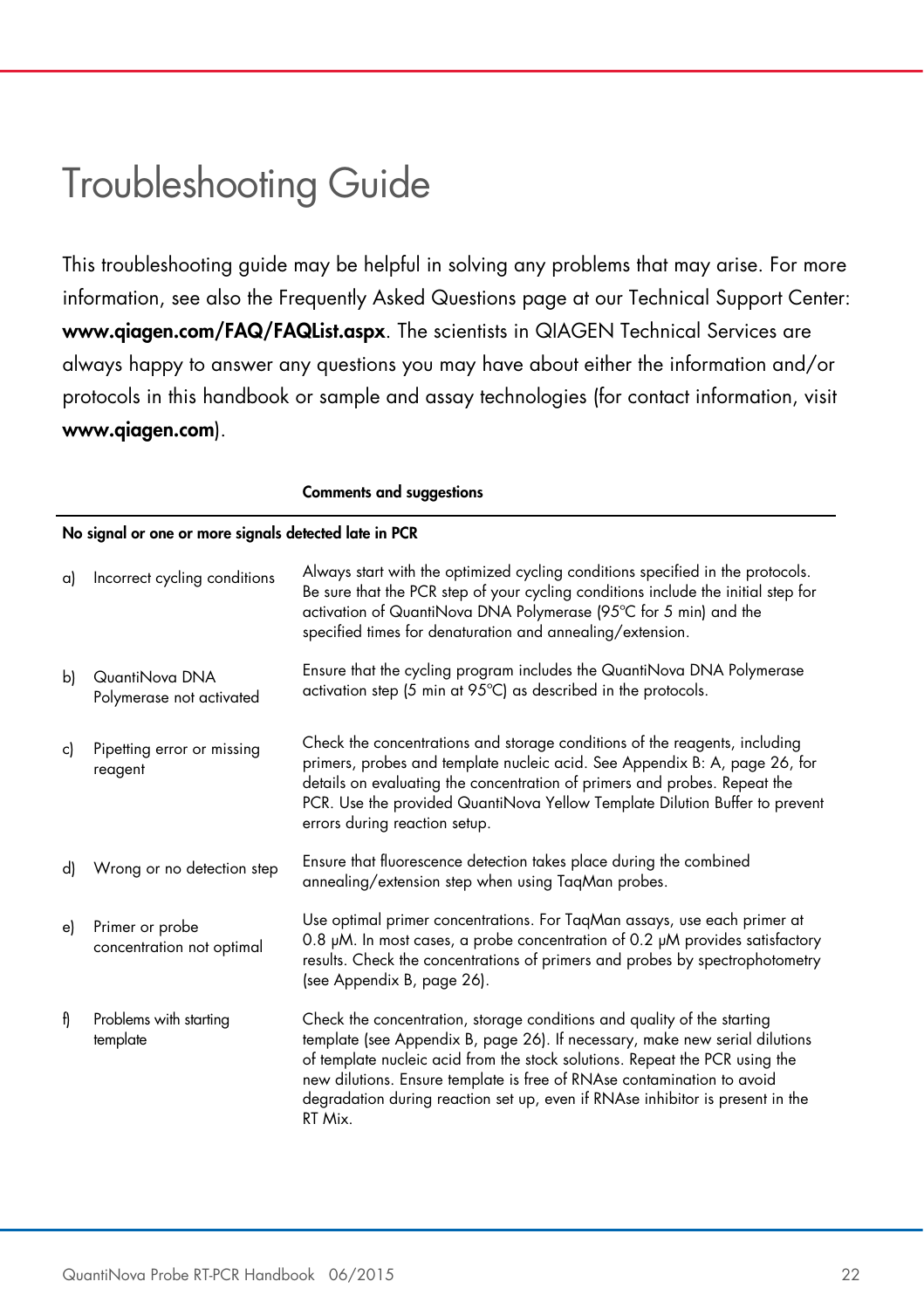#### Comments and suggestions

| g) | Insufficient amount of starting<br>template                                             | Increase the amount of template, if possible. Ensure that sufficient copies of<br>the target nucleic acids are present in your sample.                                                                                         |
|----|-----------------------------------------------------------------------------------------|--------------------------------------------------------------------------------------------------------------------------------------------------------------------------------------------------------------------------------|
| h) | Insufficient number of cycles                                                           | Increase the number of cycles.                                                                                                                                                                                                 |
| i) | Reaction volume too high                                                                | For 96-well block cyclers, we recommend a final reaction volume of 20 µl.<br>For 384-well block cyclers, we recommend a final reaction volume of 10 µl.                                                                        |
| i) | RT-PCR product too long                                                                 | For optimal results, RT-PCR products should be between 60 and 150 bp. RT-<br>PCR products should not exceed 300 bp.                                                                                                            |
| k) | Primer design not optimal                                                               | Check for RT-PCR products by gel electrophoresis. If no specific RT-PCR<br>products are detected, review the primer design guidelines (see Appendix B,<br>page 26).                                                            |
| I) | Probe design not optimal                                                                | If the amplification reaction was successful, there may be a problem with the<br>probe. Review the probe design guidelines (see Appendix B, page 26).                                                                          |
| m) | Wrong detection<br>channel/filter chosen                                                | Ensure that the correct detection channel is activated or the correct filter set is<br>chosen for the reporter dye.                                                                                                            |
| n) | No detection activated                                                                  | Check that fluorescence detection was activated in the cycling program.                                                                                                                                                        |
| o) | Probe synthesis not optimal                                                             | Check the quality of dual-labeled probes by incubation with DNase I. A<br>correctly synthesized probe, containing both fluorophore and quencher, will<br>show a significant increase in fluorescence after DNase I incubation. |
| p) | Primers degraded                                                                        | Check for possible degradation of primers on a denaturing polyacrylamide<br>gel.                                                                                                                                               |
| q) | Incorrect temperature for RT<br>reaction                                                | We recommend performing the RT reaction at 45°C. However, if this temperature<br>does not yield satisfactory results, the temperature can be adjusted between 42°C<br>and 50°C.                                                |
| r) | Incorrect ratio of QuantiNova<br>RT Mix to QuantiNova Probe<br><b>RT-PCR Master Mix</b> | If not using the standard reaction volumes, ensure that the volume of QuantiNova<br>RT Mix is changed proportionately so that the ratio of QuantiNova RT Mix to<br>QuantiNova Probe RT-PCR Master Mix remains the same.        |
|    | Increased fluorescence or C <sub>q</sub> value for "No Template" control                |                                                                                                                                                                                                                                |
| a) | Contamination of reagents                                                               | Discard all the components of the assay (e.g., master mix, primers and probes).<br>Repeat the assay using new components.                                                                                                      |
| b) | Contamination during<br>reaction setup                                                  | Take appropriate precautions during reaction setup, such as using aerosol-<br>barrier pipet tips.                                                                                                                              |
| c) | Minimal probe degradation,<br>leading to sliding increase in<br>fluorescence            | Check the amplification plots, and adjust the threshold settings.                                                                                                                                                              |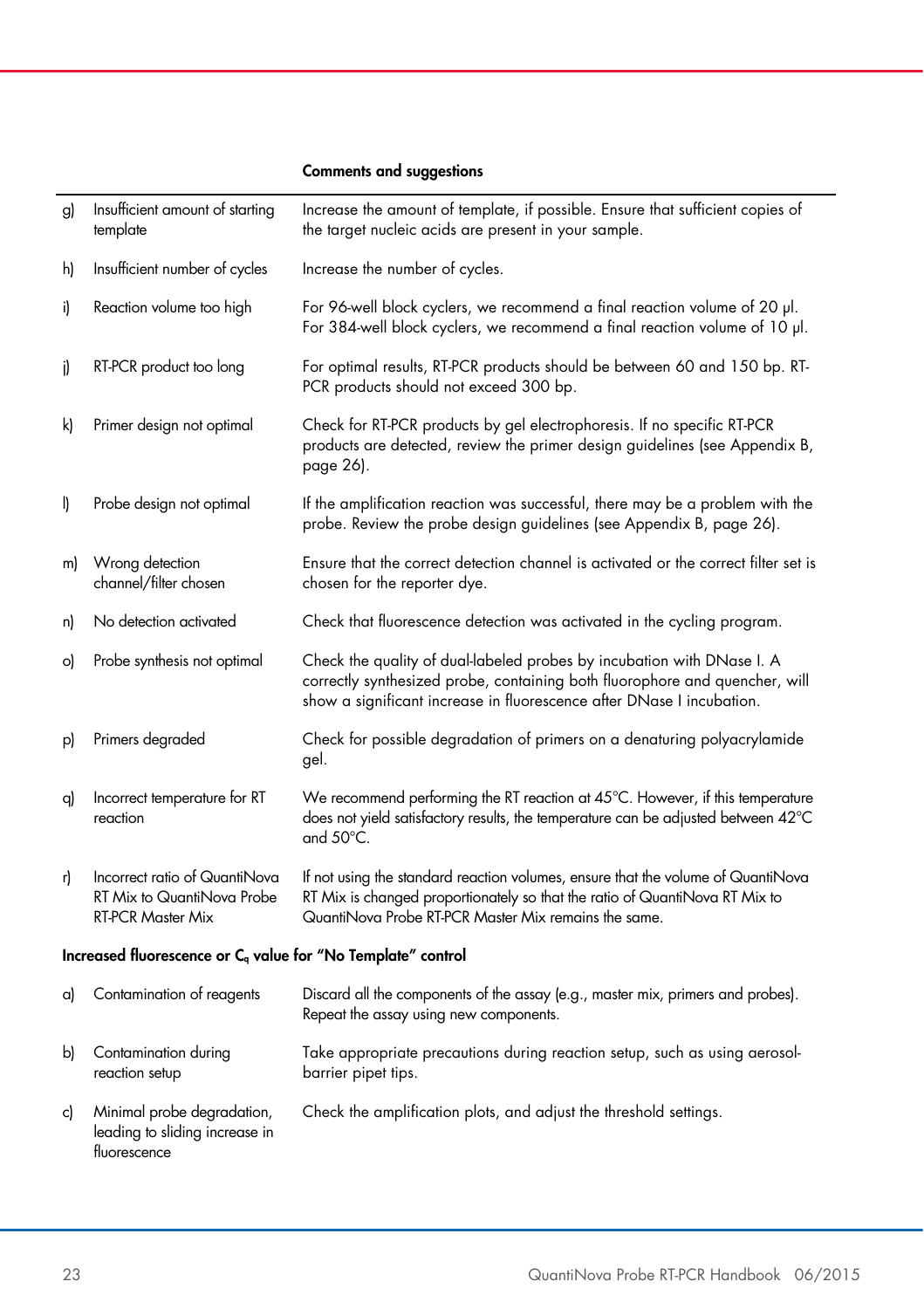#### Comments and suggestions

#### Varying fluorescence intensity

| a) | Contamination of real-time<br>cycler     | Decontaminate the real-time cycler according to the manufacturer's<br>instructions. |
|----|------------------------------------------|-------------------------------------------------------------------------------------|
| bl | Real-time cycler no longer<br>calibrated | Recalibrate the real-time cycler according to the manufacturer's instructions.      |
|    | All cycler systems:                      |                                                                                     |

a) Wavy curve at high template amounts for highly expressed targets In the analysis settings, reduce the number of cycles used for background calculation (if your real-time cycler allows you to do so) or reduce the amount of template.

#### Applied Biosystems instruments only:

| $a)$ $\Delta$ Rn values unexpectedly too | The concentration of the QN ROX Reference Dye is wrong. To choose the right |
|------------------------------------------|-----------------------------------------------------------------------------|
| high or too low                          | ROX concentration for your cycler, refer to Table 1, page 13.               |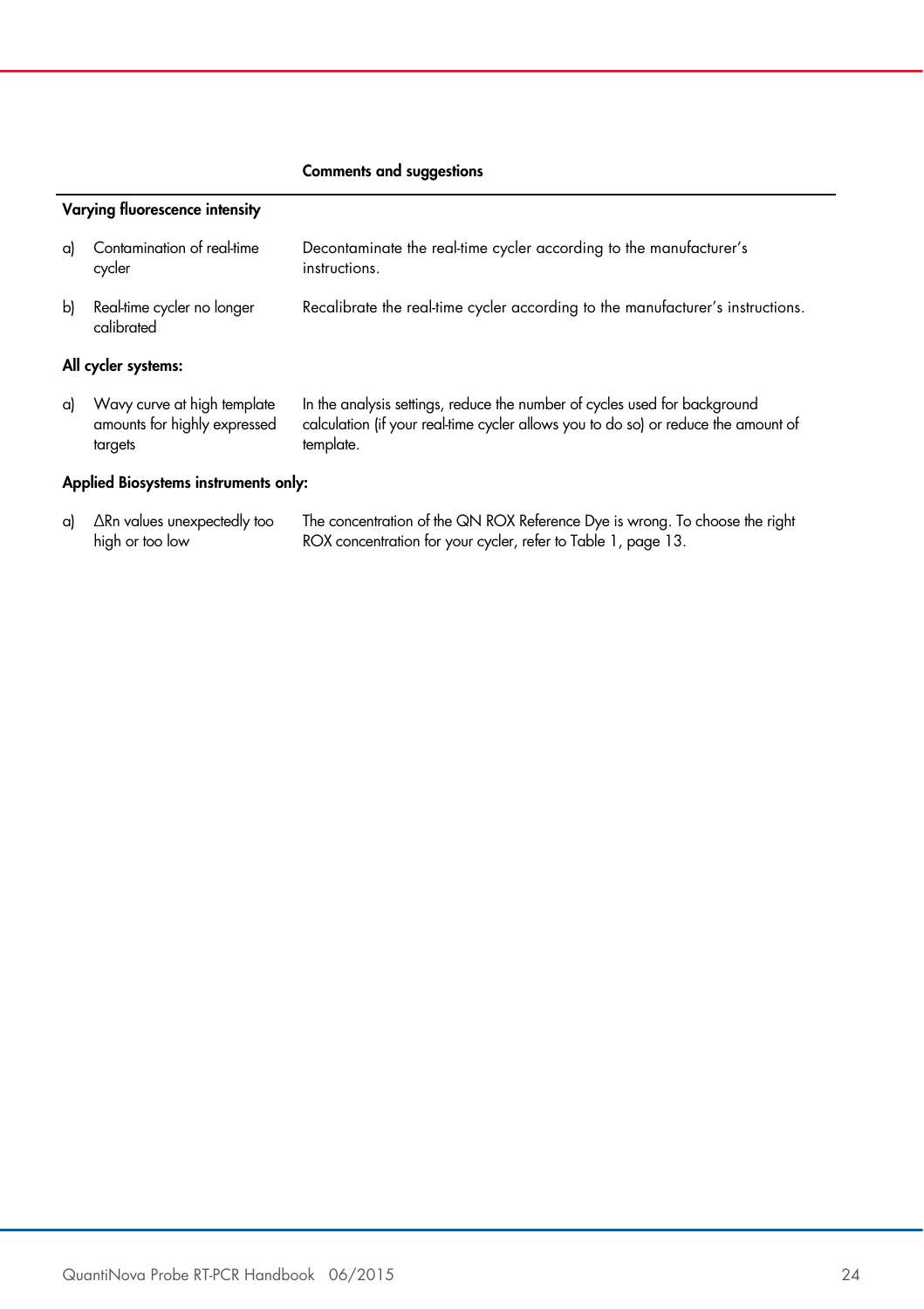# Appendix A: Reaction Setup Using Master Mix Containing High Concentration of ROX

Note: This appendix is only relevant for a reaction setup using a master mix containing a high concentration of ROX that has been added according Table 2. When using a master mix containing a low concentration of ROX, the volume of ROX added is negligible and the standard reaction setup as described in Table 3 should be used.

|                                                                                        | Volume/reaction |                |                                                                       |
|----------------------------------------------------------------------------------------|-----------------|----------------|-----------------------------------------------------------------------|
| Component                                                                              | 96-well block   | 384-well block | <b>Final concentration</b>                                            |
| 2x QuantiNova Probe RT-<br>PCR Master Mix*                                             | $11 \mu$        | $5.5$ $\mu$    | 1x                                                                    |
| <b>QN Probe RT-Mix</b>                                                                 | $0.2$ pl        | $0.1$ pl       | 1x                                                                    |
| 20x primer-probe mix 1                                                                 | 1 µl            | $0.5$ $\mu$    | 0.8 µM forward primer<br>0.8 µM reverse primer<br>0.2 µM TagMan probe |
| 20x primer-probe mix 2 <sup>t</sup><br>(or QuantiNova Probe IC<br>Assay <sup>t</sup> ) | $1 \mu$         | $0.5$ pl       | 0.8 µM forward primer<br>0.8 µM reverse primer<br>0.2 µM TaqMan probe |
| QN IC RNA (optional)                                                                   | 1 µl            | $1 \mu$        | 1x                                                                    |
| Template RNA (added at<br>step $4$ )                                                   | Variable        | Variable       | $\leq$ 400 ng/ reaction                                               |
| RNase-Free Water                                                                       | Variable        | Variable       |                                                                       |
| <b>Total reaction volume</b>                                                           | $20 \mu$        | $10 \mu$       |                                                                       |

#### Table 6. Reaction setup

Contains a 1:20 dilution for high ROX instruments (i.e., ABI PRISM 7000, Applied Biosystems 7300, 7900 and StepOne Real-Time PCR Systems).

† If using the QN IC RNA to monitor RT-PCR amplification, please add 2 μl of the 10x QuantiNova Probe IC Assay.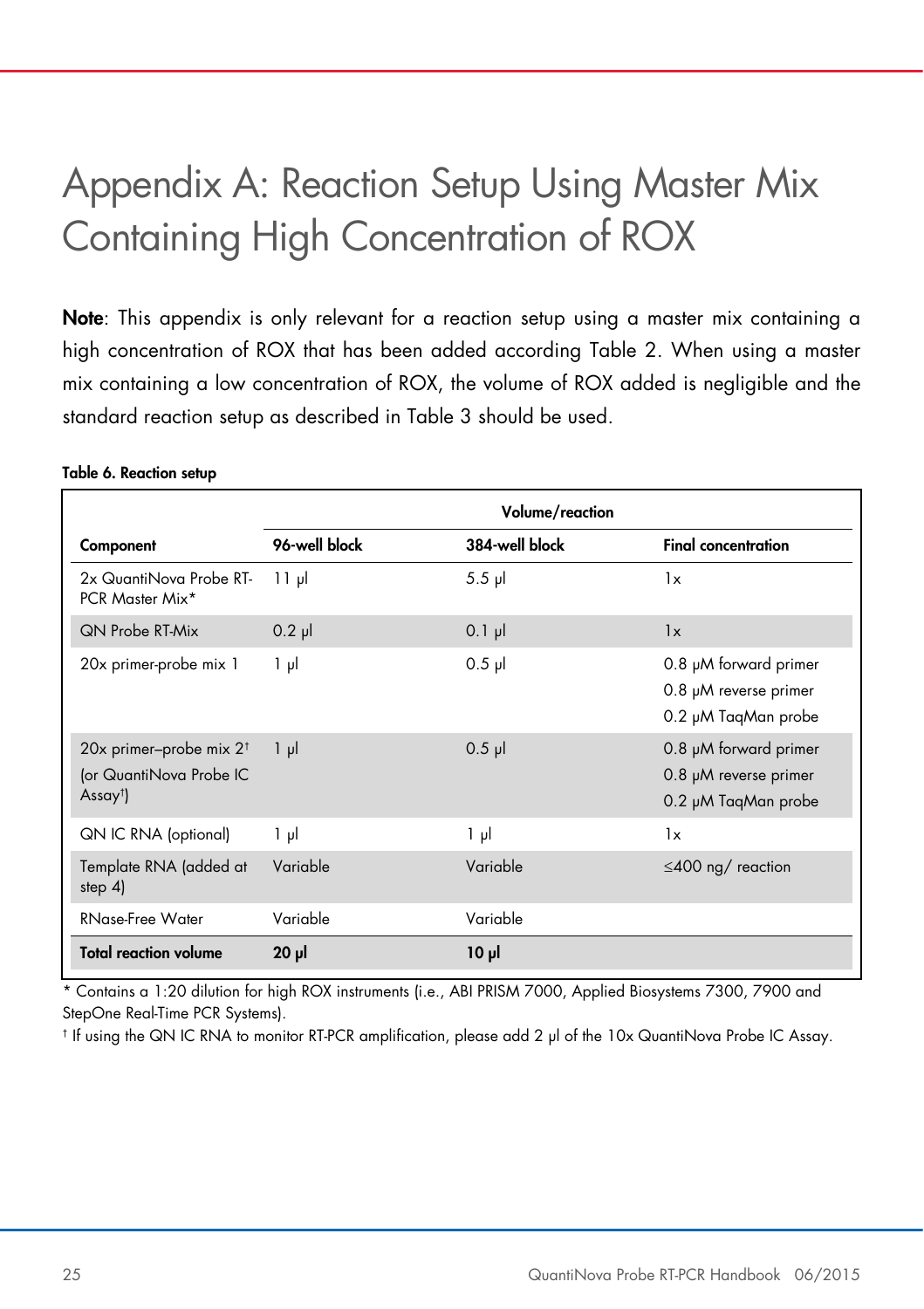# Appendix B: Assay Design and Handling Primers and Probes

Important factors for successful quantitative singleplex and duplex real-time RT-PCR include: the design of optimal primer pairs and probes, the use of appropriate primer and probe concentrations and the correct storage of primers and probes.

### Assay design

Guidelines for the optimal design of primers and probes are given below. It is particularly important to minimize non-specific annealing of primers and probes. This can be achieved through careful assay design.

### $T_m$  of primers for TaqMan assays

- Use specialized design software (e.g., Primer Express® Software) to design primers and probes.
- $T_m$  of all primers should be 58–62 $\degree$ C and within 2 $\degree$ C of each other.
- $\bullet$  T<sub>m</sub> of probes should be 8–10°C higher than the T<sub>m</sub> of the primers.
- Avoid a guanidine at the 5' end of probes, next to the reporter, since this causes quenching.
- Avoid runs of 4 or more of the same nucleotide, especially of guanidine.
- Choose the binding strand so that the probe has more C than G bases.
- All assays should be designed using the same settings to ensure that they will work optimally under the same cycling conditions (60ºC annealing/extension).

#### Primer sequence

- Length: 18–30 nucleotides.
- GC content: 30–70%.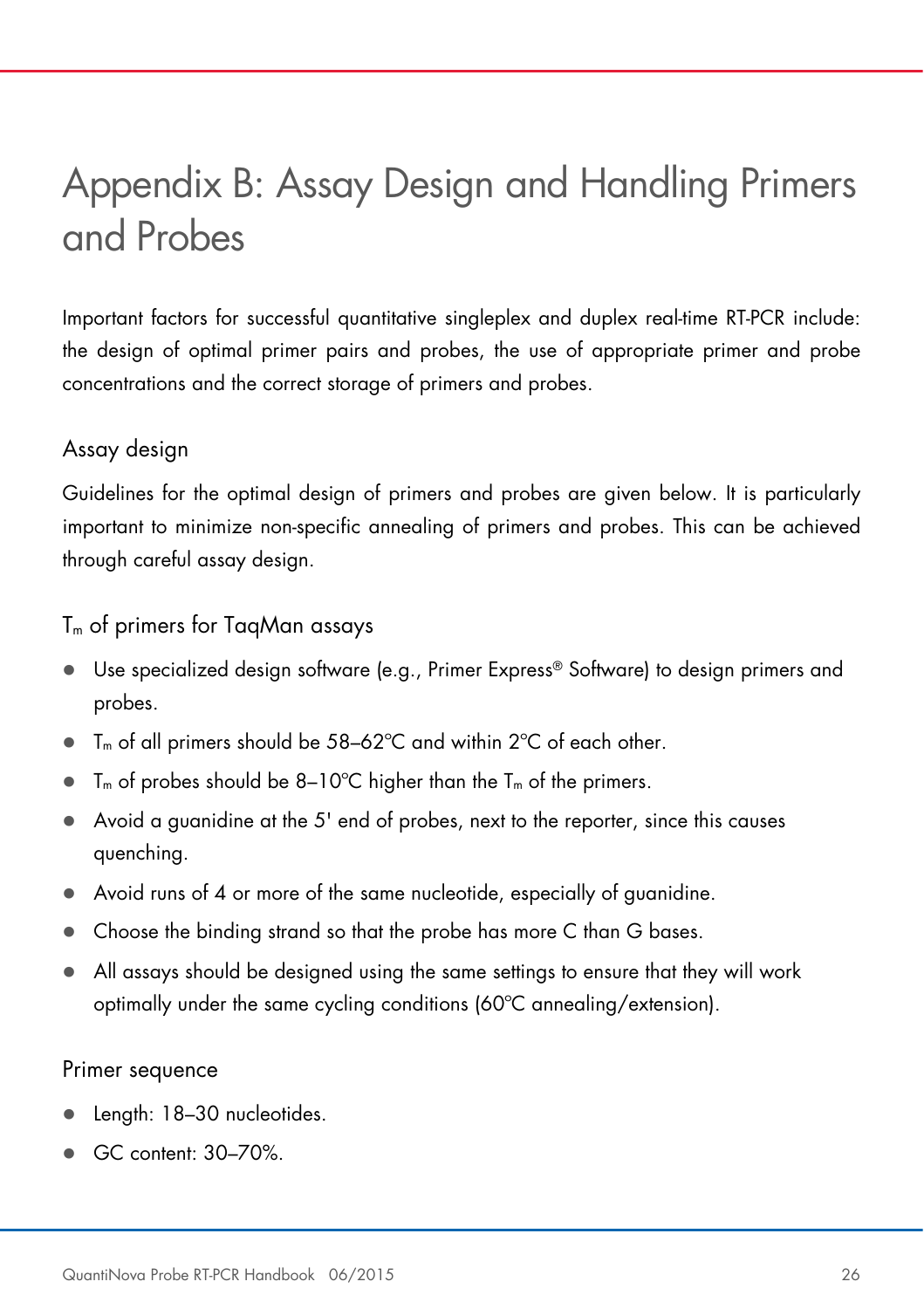- Always check the specificity of primers by performing a BLAST® search (www.ncbi.nlm.nih.gov/blast). Ensure that primer sequences are unique for your template sequence.
- Check that primers and probes are not complementary to each other.
- Try to avoid highly repetitive sequences.
- Avoid complementarity of 2 or 3 bases at the 3' ends of primer pairs to minimize primer–dimer formation.
- Avoid mismatches between the 3' end of primers and the template sequence.
- Avoid runs of 3 or more Gs and/or Cs at the 3' end. Avoid complementary sequences within a primer sequence and between the primer pair.

### Product size

Ensure that the length of RT-PCR products is 60–150 bp. Some longer amplicons may amplify efficiently in duplex RT-PCR, with minimal optimization.

### Handling and storing primers and probes

Guidelines for handling and storing primers and probes are given in Table 7 below. For optimal results, we recommend only combining primers of comparable quality.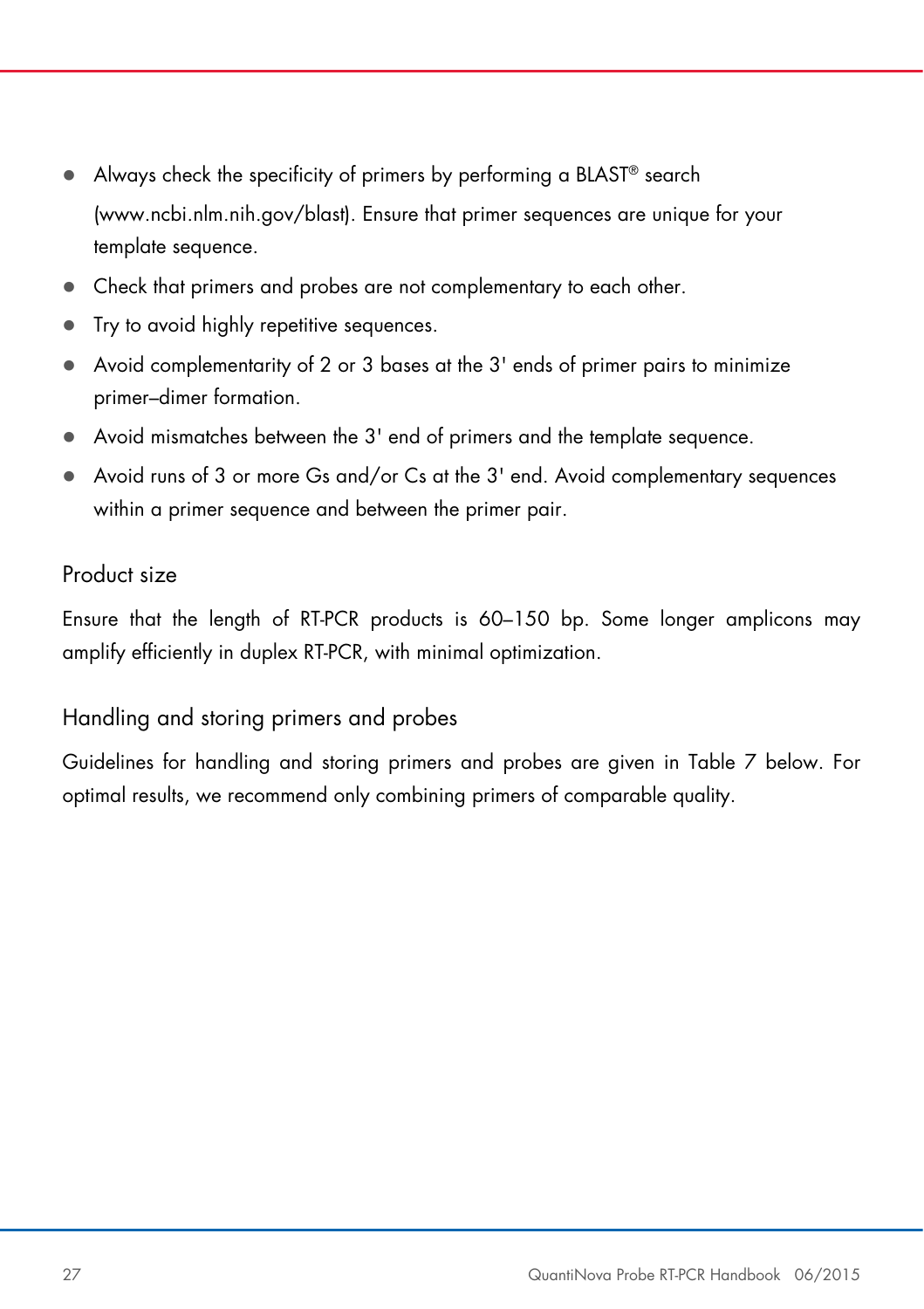|                               | <b>Description</b>                                                                                                                                                                                                                                                                                                                                                                                                                                                                                                                                                                                                                |
|-------------------------------|-----------------------------------------------------------------------------------------------------------------------------------------------------------------------------------------------------------------------------------------------------------------------------------------------------------------------------------------------------------------------------------------------------------------------------------------------------------------------------------------------------------------------------------------------------------------------------------------------------------------------------------|
| Storage buffer                | Lyophilized primers should be dissolved in a small<br>volume of low-salt buffer to give a concentrated stock<br>solution (e.g., 100 µM). We recommend using TE<br>(10 mM Tris•Cl, 1 mM EDTA, pH 8.0) for standard<br>primers and probes labeled with most fluorescent dyes.                                                                                                                                                                                                                                                                                                                                                       |
|                               | However, probes labeled with fluorescent dyes such as<br>Cy3, Cy3.5, Cy5 and Cy5.5 should be stored in TE<br>buffer, pH 7.0, since they tend to degrade at higher pH.                                                                                                                                                                                                                                                                                                                                                                                                                                                             |
| Storage                       | Primers should be stored in sterile, nuclease-free TE<br>buffer in small aliquots at -20°C. Standard primers are<br>stable under these conditions for at least 1 year.<br>Fluorescently labeled probes are usually stable under<br>these conditions for at least 6-9 months. Repeated<br>freeze-thaw cycles should be avoided, since they may<br>lead to degradation.<br>For easy and reproducible handling of primer-probe<br>sets used in duplex assays, we recommend preparing<br>20x primer-probe mixes, each containing 2 primers<br>and 1 probe for a particular target at the suggested<br>concentrations (see protocols). |
| Dissolving primers and probes | Before opening a tube containing lyophilized primer or<br>probe, centrifuge the tube briefly to collect all material<br>at the bottom of the tube. To dissolve the primer or the<br>probe, add the required volume of sterile, nuclease-free<br>TE buffer, mix, and leave for 20 minutes to allow the<br>primer or probe to completely dissolve. Mix again and<br>determine the concentration by spectrophotometry as<br>described below                                                                                                                                                                                          |
|                               | We do not recommend dissolving primers and probes in<br>water. They are less stable in water than in TE buffer<br>and some may not dissolve easily in water.                                                                                                                                                                                                                                                                                                                                                                                                                                                                      |

#### Table 7. Guidelines for handling and storing primers and probes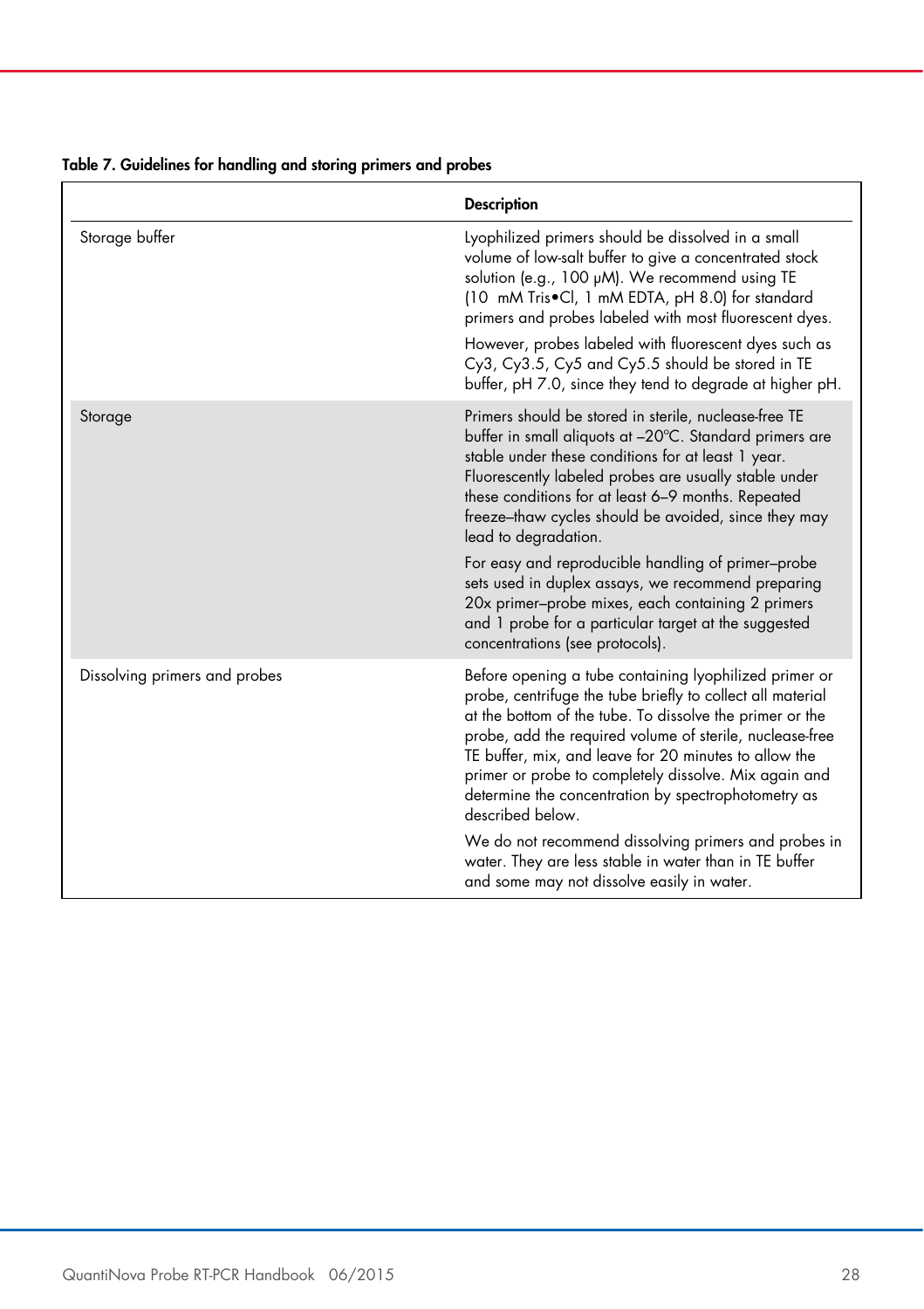|                | <b>Description</b>                                                                                                                                                                                                                                                                                                           |
|----------------|------------------------------------------------------------------------------------------------------------------------------------------------------------------------------------------------------------------------------------------------------------------------------------------------------------------------------|
| Concentration  | Spectrophotometric conversion for primers and probes:<br>1 $A_{260}$ unit = 20-30 $\mu$ g/ml                                                                                                                                                                                                                                 |
|                | To check primer concentration, the molar extinction<br>coefficient $(\varepsilon_{260})$ can be used:                                                                                                                                                                                                                        |
|                | $A_{260}$ = $\varepsilon_{260}$ x molar concentration of primer or probe                                                                                                                                                                                                                                                     |
|                | If the $\varepsilon_{260}$ value is not given on the data sheet supplied<br>with the primers or probes, it can be calculated from the<br>primer sequence using the following formula:                                                                                                                                        |
|                | $\varepsilon_{260}$ = 0.89 x [(A x 15,480) + (C x 7340) + (G x<br>$11,760$ + (T x 8850)]                                                                                                                                                                                                                                     |
|                | Example:                                                                                                                                                                                                                                                                                                                     |
|                | Concentration of diluted primer: $1 \mu M = 1 \times 10^{-6} M$                                                                                                                                                                                                                                                              |
|                | Primer length: 24 nucleotides with 6 each of A, C, G,<br>and T bases                                                                                                                                                                                                                                                         |
|                | Calculation of expected $A_{260}$ : 0.89 x [(6 x 15,480) + (6<br>$x$ 7340) + (6 x 11,760) + (6 x 8850)] x (1 x 10 <sup>-6</sup> ) =<br>0.232                                                                                                                                                                                 |
|                | The measured $A_{260}$ should be within $+/- 30\%$ of the<br>theoretical value. If the measured $A_{260}$ is very different to<br>the theoretical value, we recommend recalculating the<br>concentration of the primers or probes, or having the<br>primers or probes resynthesized.                                         |
|                | For probes, the fluorescent dye does not significantly<br>affect the A <sub>260</sub> value.                                                                                                                                                                                                                                 |
| Primer quality | The quality of 18-30 mers can be checked on a 15%<br>denaturing polyacrylamide gel; a single band should be<br>seen. Please contact QIAGEN Technical Services for a<br>protocol.                                                                                                                                             |
| Probe quality  | The quality of the fluorescent label and the purity of<br>TagMan probes can be determined by comparing<br>fluorescence before and after DNase digestion. Incubate<br>probes with or without 5 units DNase at 37°C for 1<br>hour. A significant difference in fluorescence following<br>DNase treatment should be detectable. |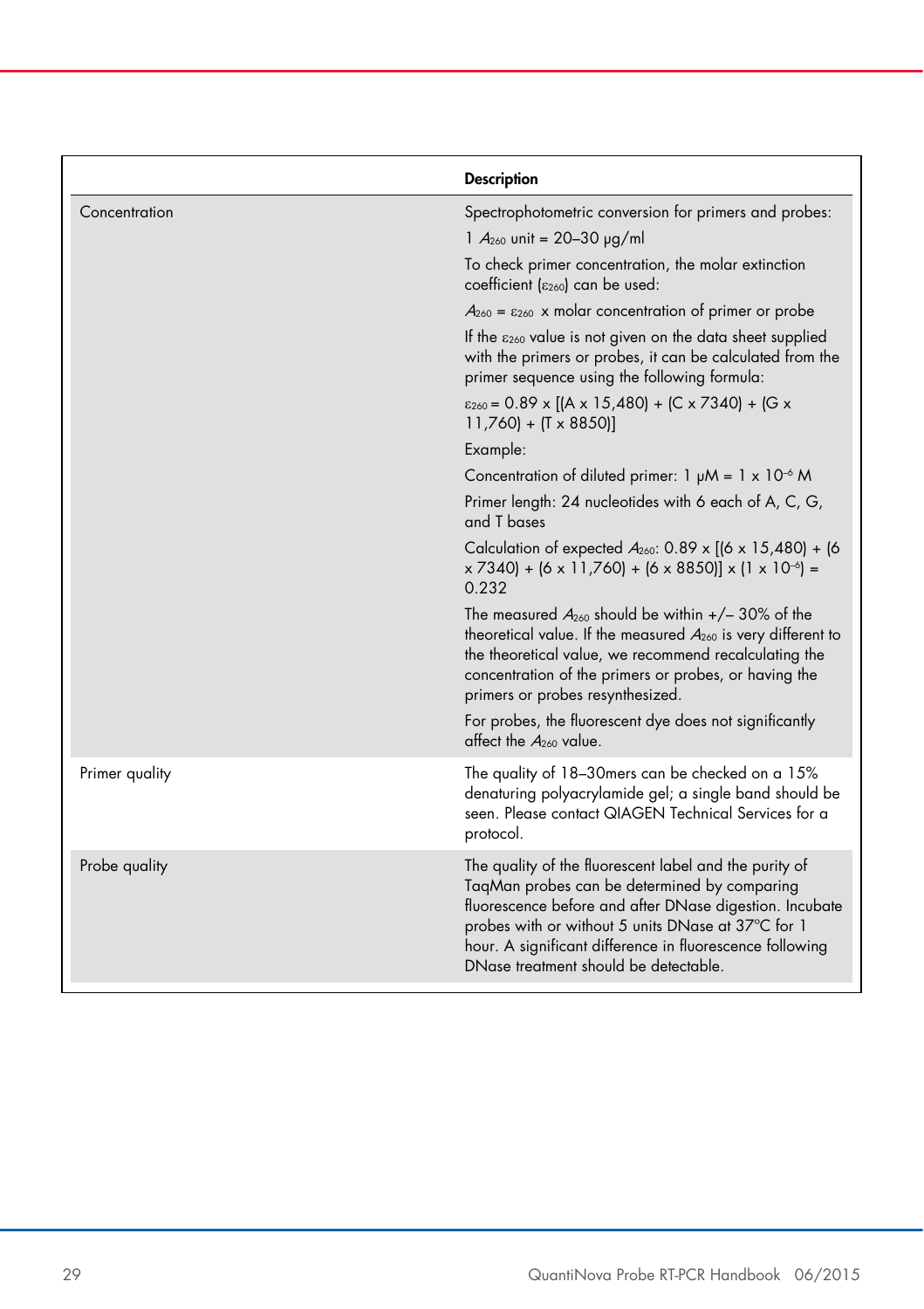### Ordering Information

| Product<br><b>Contents</b>                   |                                                                                                                                                                                                                                                                  | Cat. no. |
|----------------------------------------------|------------------------------------------------------------------------------------------------------------------------------------------------------------------------------------------------------------------------------------------------------------------|----------|
| QuantiNova Probe RT-PCR Kit<br>(100)         | For $100 \times 20$ µ reactions: 1 ml 2x<br>QuantiNova Probe RT-PCR Master Mix,<br>500 µl QuantiNova Yellow Template<br>Dilution Buffer, 250 µl QN ROX<br>Reference Dye, 20 µl 100x QN RT<br>Mix, 20 µl QN IC RNA, 1.9 ml RNase-<br>Free Water                   | 208352   |
| QuantiNova Probe RT-PCR Kit<br>(500)         | For 500 $\times$ 20 µ reactions: 3 $\times$ 1.7 ml<br>2x Master Mix, 500 µl QuantiNova<br>Yellow Template Dilution Buffer, 1 ml<br>QN ROX Reference Dye, 100 µl 100x<br>QN RT Mix, 100 µl QN IC RNA,<br>1.9 ml RNase-Free Water                                  | 208354   |
| QuantiNova Probe RT-PCR Kit<br>(2500)        | For $2500 \times 20$ µl reactions:<br>$15 \times 1.7$ ml 2x Master Mix,<br>5 x 500 µl QuantiNova Yellow<br>Template Dilution Buffer, 5 x 1 ml QN<br>ROX Reference Dye, 5 x 100 µl 100x<br>QN RT Mix, $5 \times 100$ µl QN IC RNA,<br>5 x 1.9 ml RNase-Free Water | 208356   |
| QuantiNova IC Probe<br>Assay (200)           | For 200 $\times$ 20 µ reactions:<br>400 µl primer/probe mix (10x),<br>detecting IC RNA                                                                                                                                                                           | 205813   |
| QuantiNova Reverse<br>Transcription Kit (10) | For $10 \times 20$ µ reactions: $20$ µ 8x<br>gDNA removal Mix, 10 µl Reverse<br>Transcription Enzyme, 40 µl Reverse<br>Transcription Mix (containing RT<br>primers), 20 µl Internal Control, 1.9 ml<br><b>RNase-Free Water</b>                                   | 205410   |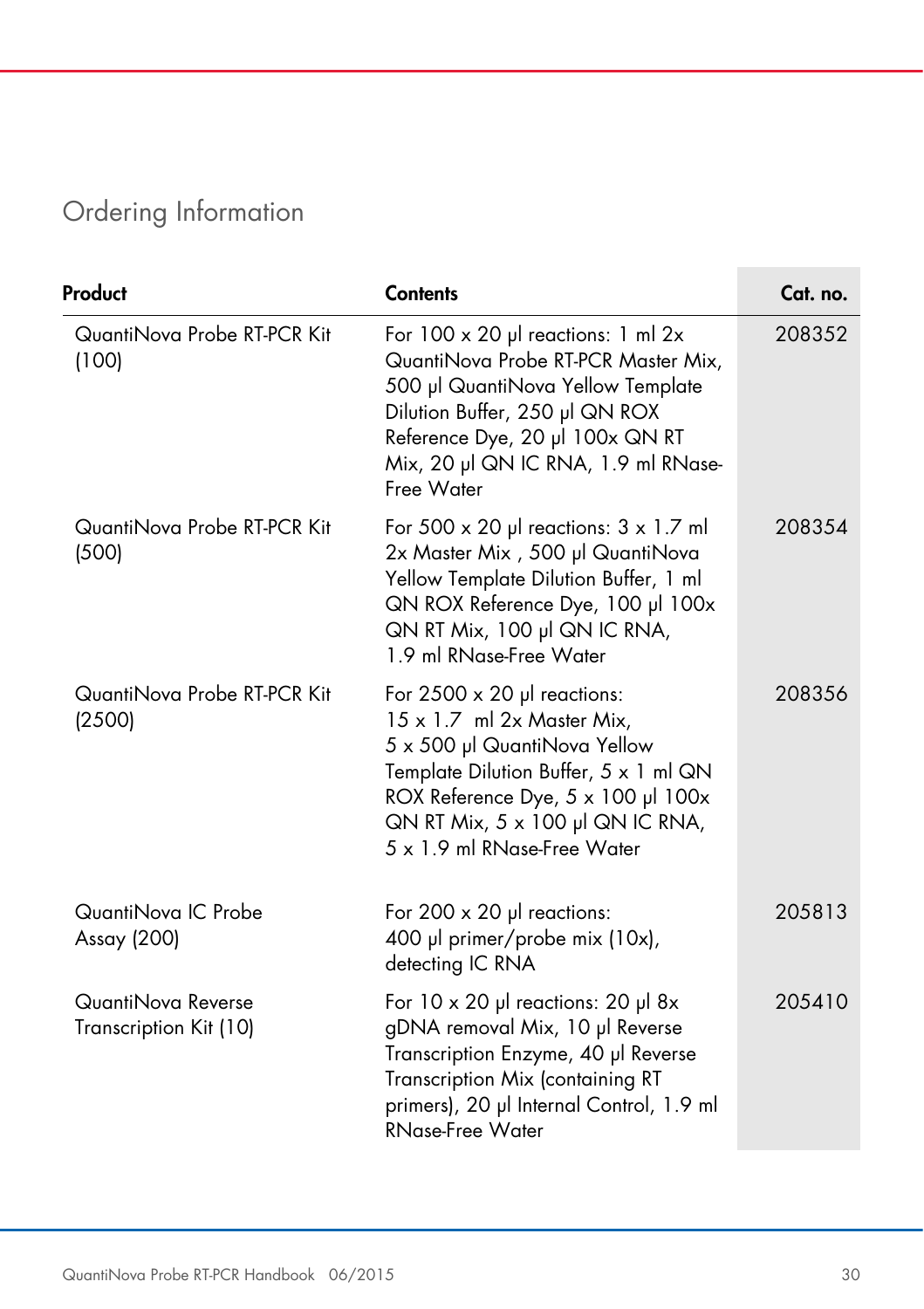| Product                                  | <b>Contents</b>                                                                                                                                                                    | Cat. no. |
|------------------------------------------|------------------------------------------------------------------------------------------------------------------------------------------------------------------------------------|----------|
| QuantiNova Probe PCR Kit<br>(100)        | For $100 \times 20$ µ reactions: 1 ml 2x<br>QuantiNova Probe PCR Master Mix,<br>250 µl QN ROX Reference Dye,<br>500 µl QuantiNova Yellow Template<br>Dilution Buffer, 1.9 ml Water | 208252   |
| QuantiFast Multiplex RT-PCR Kit<br>(400) | For 400 $\times$ 25 µ reactions: $3 \times 1.7$ m<br>2x QuantiFast Multiplex RT-PCR Master<br>Mix (with ROX dye), 100 µl QuantiFast<br>RT Mix, 2 x 2 ml RNase-Free Water           | 204854   |
| RNeasy MinElute Cleanup Kit<br>(50)      | 50 RNeasy MinElute Spin Columns,<br>Collection Tubes (1.5 ml and 2 ml),<br><b>RNase-Free Reagents and Buffers</b>                                                                  | 74204    |
| tissues and yeast, and for RNA cleanup   | RNeasy Mini Kit - for purification of total RNA from animal cells, animal                                                                                                          |          |
| RNeasy Mini Kit (50)*                    | For 50 RNA minipreps: RNeasy Mini<br>Spin Columns, gDNA Eliminator<br>Solution, Collection Tubes, RNase-Free<br><b>Water and Buffers</b>                                           | 74104    |
| RNeasy Plus Universal Mini Kit<br>(50)   | For 50 RNA minipreps: RNeasy Mini<br>Spin Columns, gDNA Eliminator<br>Solution, Collection Tubes, RNase-Free<br>Water and Buffers                                                  | 73404    |

\* Other kit sizes and formats available; please inquire.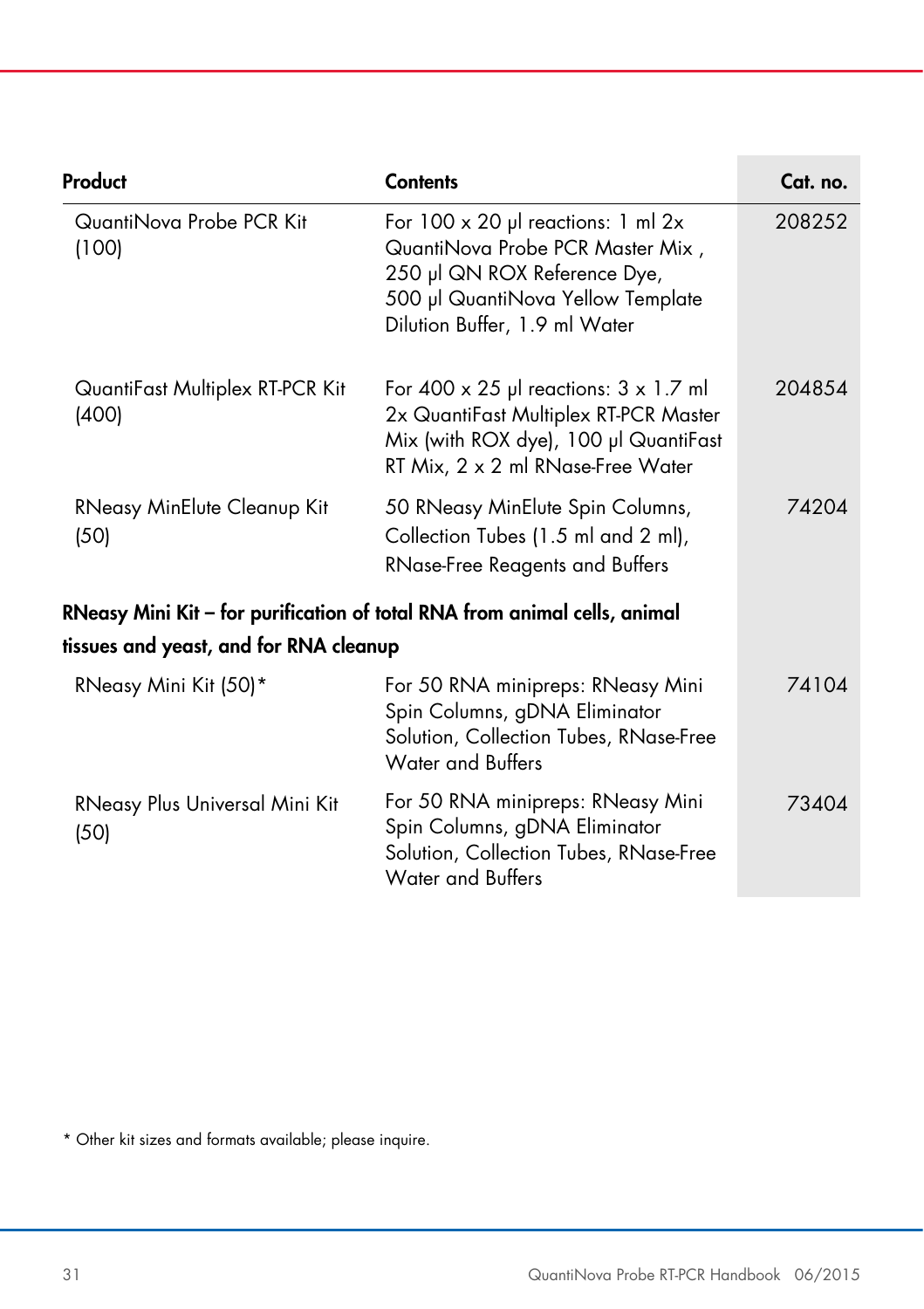| Product                                                                                                                                     | <b>Contents</b>                                                                                                                                                                                                                                        | Cat. no. |
|---------------------------------------------------------------------------------------------------------------------------------------------|--------------------------------------------------------------------------------------------------------------------------------------------------------------------------------------------------------------------------------------------------------|----------|
| AllPrep <sup>®</sup> DNA/RNA Mini Kit $-$ for simultaneous purification of genomic DNA<br>and total RNA from the same cell or tissue sample |                                                                                                                                                                                                                                                        |          |
| AllPrep DNA/RNA Mini Kit (50)                                                                                                               | 50 AllPrep DNA Mini Spin Columns,<br>50 RNeasy Mini Spin Columns,<br>Collection Tubes, RNase-Free Reagents<br>and Buffers                                                                                                                              | 80204    |
| <b>Instruments</b>                                                                                                                          |                                                                                                                                                                                                                                                        |          |
| Rotor-Gene Q 2plex HRM<br>Platform                                                                                                          | Real-time PCR cycler and High<br>Resolution Melt analyzer with 2<br>channels (green, yellow) plus HRM<br>channel, laptop computer, software,<br>accessories: includes 1-year warranty<br>on parts and labor, installation and<br>training not included | 9001560  |
| QIAgility® System HEPA/UV<br>(incl. PC)                                                                                                     | Robotic workstation for automated PCR<br>setup (with UV light and HEPA filter),<br>notebook computer and QIAgility<br>Software: includes installation and<br>training, 1-year warranty on parts and<br>labor                                           | 9001532  |

For up-to-date licensing information and product-specific disclaimers, see the respective QIAGEN kit handbook or user manual. QIAGEN kit handbooks and user manuals are available at www.qiagen.com or can be requested from QIAGEN Technical Services or your local distributor.

Visit www.qiagen.com/geneXpression to find out more about standardized solutions for gene expression analysis – from RNA preparation to real-time RT-PCR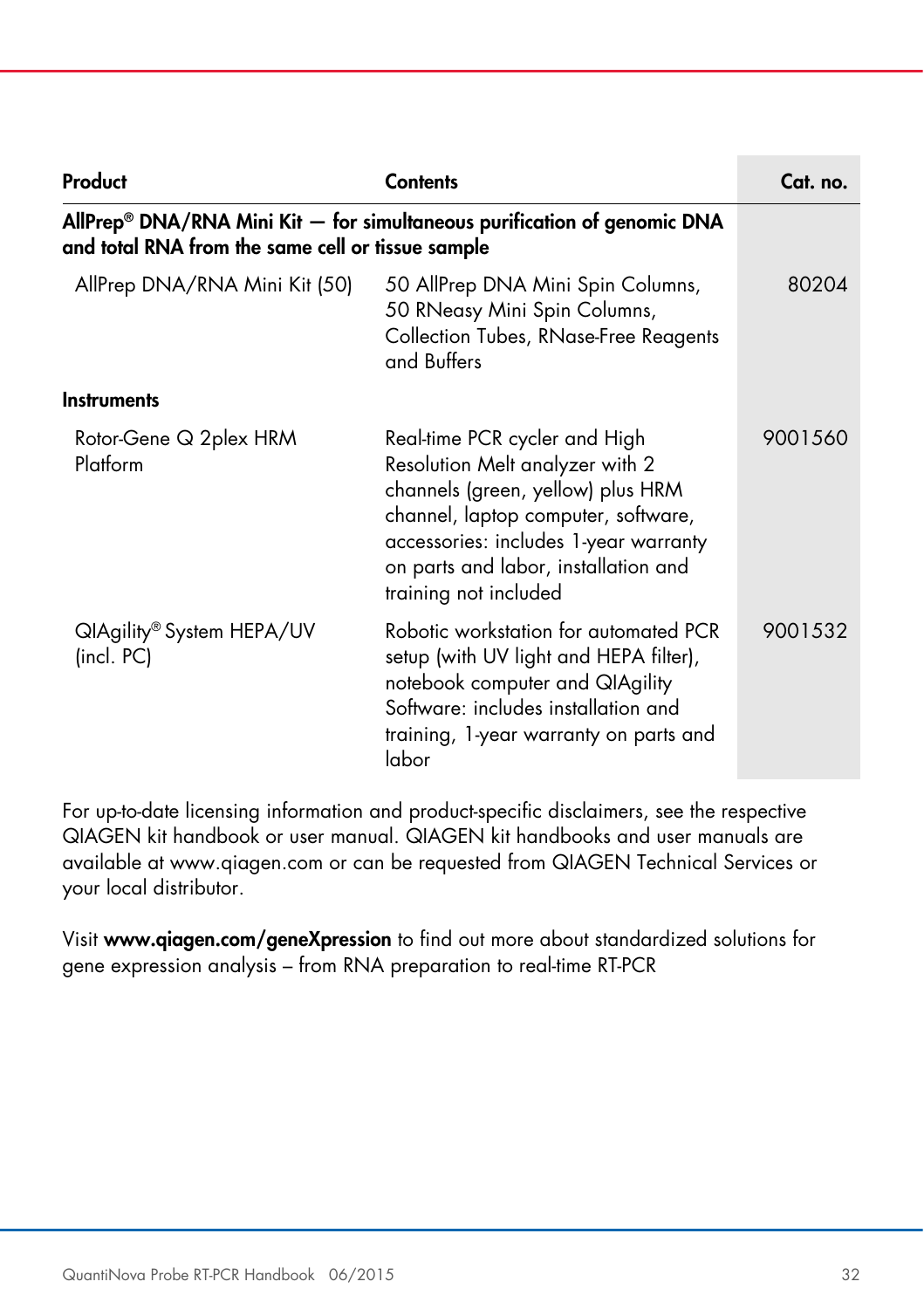#### Limited License Agreement for QuantiNova Probe RT-PCR Kit

Use of this product signifies the agreement of any purchaser or user of the product to the following terms:

- 1. The product may be used solely in accordance with the protocols provided with the product and this handbook and for use with components contained in the kit only. QIAGEN grants no license under any of its intellectual property to use or incorporate the enclosed components of this kit with any components not included within this kit except as described in the protocols provided with the product, this handbook, and additional protocols available at www.qiagen.com. Some of these additional protocols have been provided by QIAGEN users for QIAGEN users. These protocols have not been thoroughly tested or optimized by QIAGEN. QIAGEN neither guarantees them nor warrants that they do not infringe the rights of third-parties.
- 2. Other than expressly stated licenses, QIAGEN makes no warranty that this kit and/or its use(s) do not infringe the rights of third-parties.
- 3. This kit and its components are licensed for one-time use and may not be reused, refurbished, or resold.
- 4. QIAGEN specifically disclaims any other licenses, expressed or implied other than those expressly stated.
- 5. The purchaser and user of the kit agree not to take or permit anyone else to take any steps that could lead to or facilitate any acts prohibited above. QIAGEN may enforce the prohibitions of this Limited License Agreement in any Court, and shall recover all its investigative and Court costs, including attorney fees, in any action to enforce this Limited License Agreement or any of its intellectual property rights relating to the kit and/or its components.

For updated license terms, see www.aiagen.com.

Trademarks: QIAGEN®, QIAgility®, AllPrep®, Q-Bond®, QuantiNova™, RNeasy®, Rotor-Gene®, Sample to Insighi® (QIAGEN Group); Applied Biosystems®, TaqMan®,<br>Roche®, LightCycler® (Roche Group); ABI PRISM®, JOE™, TET™, VIC®, Bodj Primer Express® (Life Technologies Corporation); Cy® (GE Healthcare); Black Hole Quencher® (Biosearch Technologies, Inc.); BLAST® (National Library of Medicine); Yakima Yellow® (Nanogen Inc); Bio-Rad® (Bio-Rad Laboratories, Inc.); Agilent® (Agilent Technologies, Inc.).

1090921 06/2015 HB-1956-001 © 2015 QIAGEN, all rights reserved.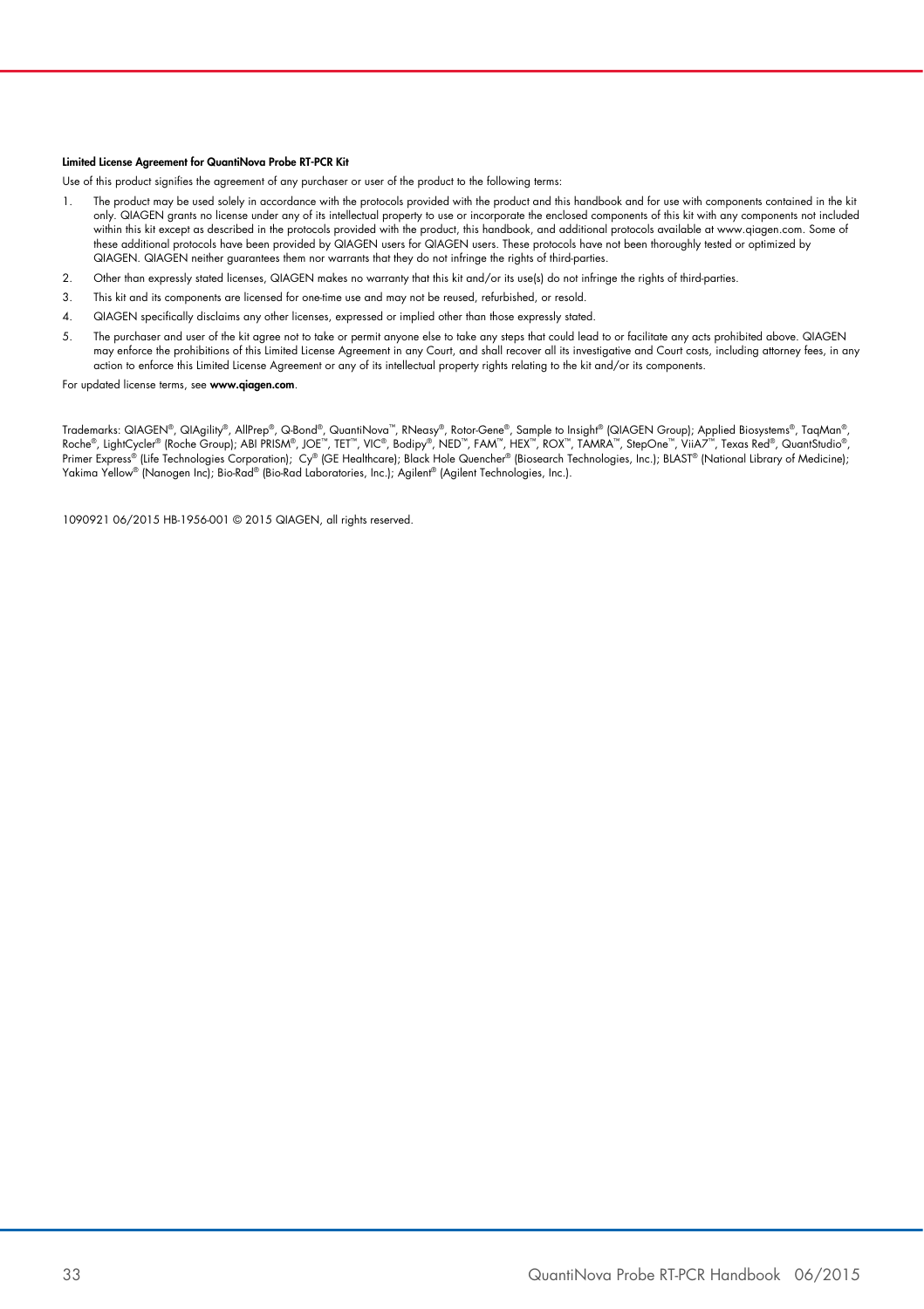**Notes**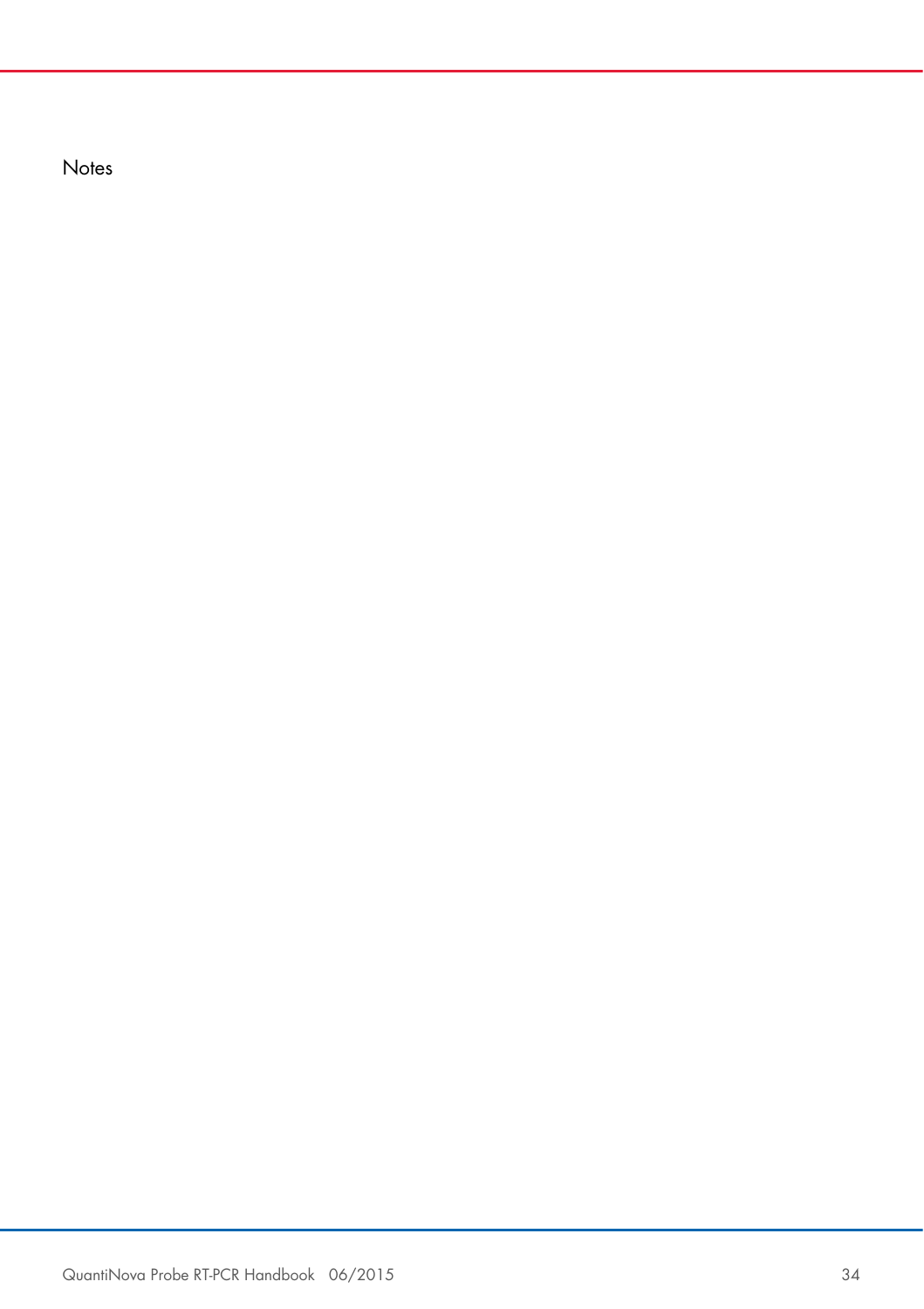**Notes**